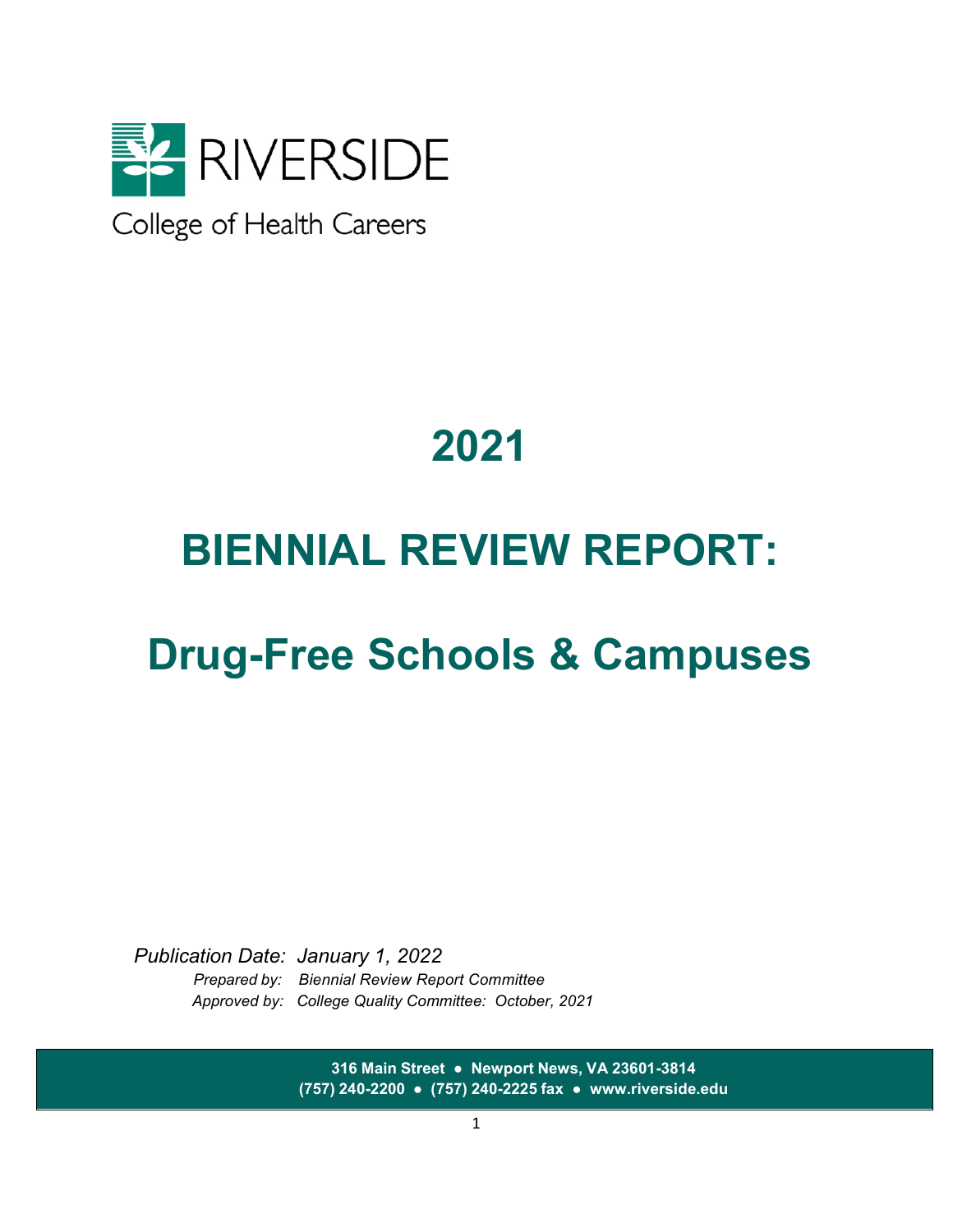# TABLE OF CONTENTS *PAGE*

|                   | <b>COLLEGE SUBSTANCE ABUSE PREVENTION PROGRAM</b>                                       | 3  |
|-------------------|-----------------------------------------------------------------------------------------|----|
|                   |                                                                                         | 3  |
|                   |                                                                                         | 3  |
|                   |                                                                                         | 3  |
|                   |                                                                                         | 4  |
|                   |                                                                                         | 4  |
|                   |                                                                                         | 5  |
| <b>PART II</b>    | PROCEDURES FOR DISTRIBUTION OF ANNUAL NOTIFICATIONS                                     | 5  |
|                   |                                                                                         | 5  |
| <b>APPENDIX A</b> |                                                                                         | 6  |
| <b>APPENDIX B</b> |                                                                                         | 9  |
| <b>APPENDIX C</b> |                                                                                         | 13 |
| <b>APPENDIX D</b> | <b>ANNUAL NOTIFICATION: HEALTH RISKS ASSOCIATED WITH ALCOHOL &amp; DRUG USE</b>         |    |
|                   |                                                                                         | 14 |
|                   |                                                                                         | 15 |
|                   |                                                                                         | 20 |
|                   |                                                                                         | 21 |
|                   | STATE AND FEDERAL DRUG TRAFFICKING AND ALCOHOL PENALTIES                                | 21 |
| <b>APPENDIXE</b>  | <b>NEW STUDENT ORIENTATION: SUBSTANCE ABUSE PREVENTION TRAINING</b><br><b>RESOURCES</b> |    |
|                   |                                                                                         | 24 |
|                   |                                                                                         | 24 |

# **MEMBERS OF 2019 BIENNIAL REVIEW REPORT COMMITTEE**

Sandra Bell, MEd, *Student Engagement Coordinator*

Terri Del Corso, MSN, MPS, RN, *Dean of Institutional Effectiveness*

G. Michael Hamilton, MEd, *Dean of Student Success*

Kenneth Richardson, *Campus Facilities and Safety Coordinator*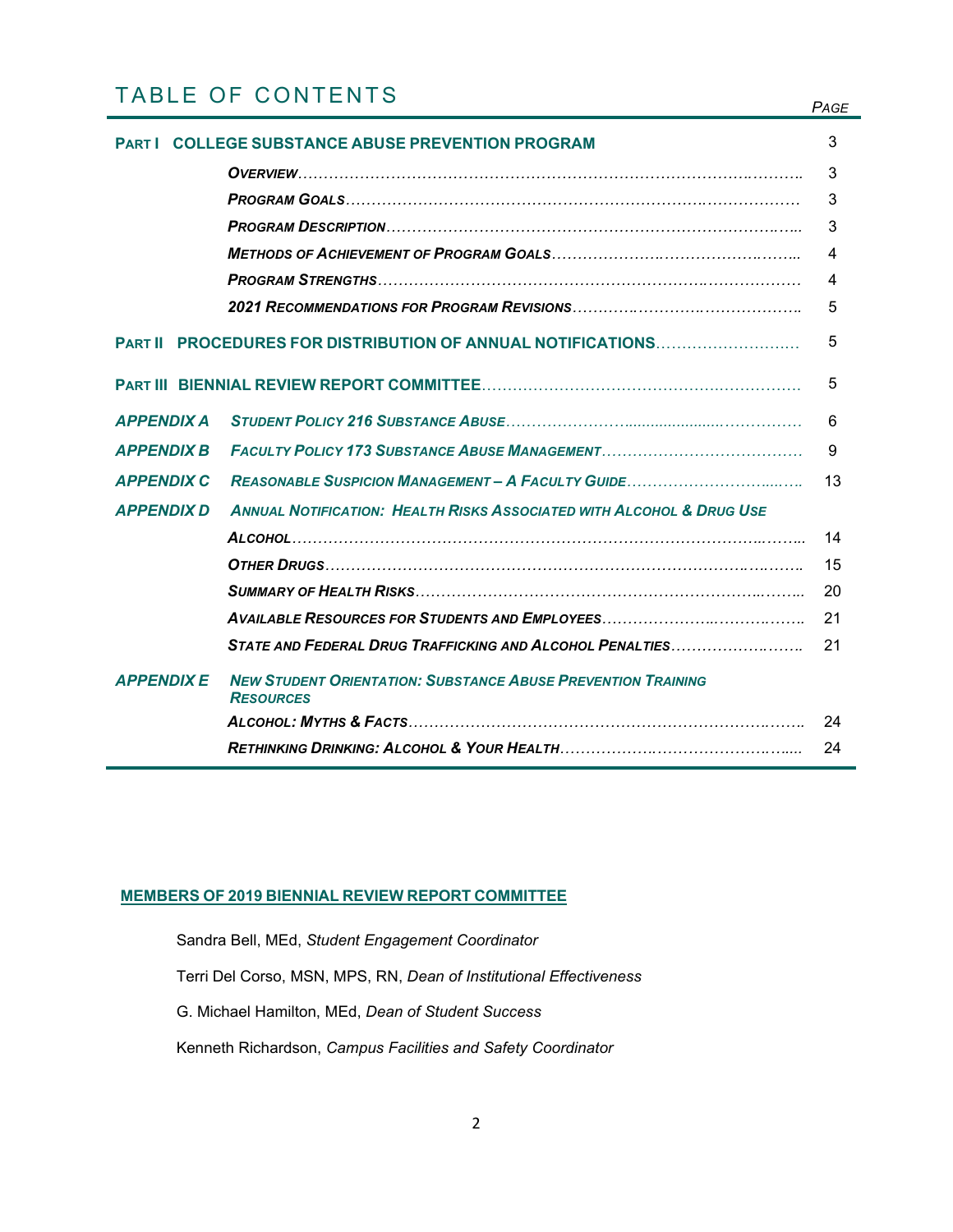# **PART I COLLEGE SUBSTANCE ABUSE PREVENTION PROGRAM**

#### *OVERVIEW*

Riverside College of Health Career is a small, non-residential, commuter college with an annual enrollment of approximately 500 students. The College maintains a zero-tolerance policy on the use of alcohol and/or other drugs in the educational environment consistent with Riverside Health System policy. The College has no ability to affect the cost, laws, or licensure of alcohol in the areas surrounding of the campus.

The College provides a substance abuse prevention program that is designed to educate the campus community on issues of personal safety and well-being. The program provides information and resources related to the use and abuse of alcohol and other drugs.

#### *PROGRAM GOALS*

- 1. Articulate and consistently enforce clear policies that promote an educational environment free from substance use/abuse.
- 2. Provide ongoing education for members of the campus community for the purpose of preventing the abuse of alcohol and other drugs.
- 3. Implement alcohol and drug-free events and celebrations that reinforce healthy, responsible living, respect for community and campus standards, and individual responsibility on the campus.
- 4. Provide initial training to new students on substance abuse which highlights misconceptions of drinking norms and health risks associated with alcohol and other drugs.
- 5. Encourage us VITAL Worklife, a Riverside-contracted student and employee assistance program, which provides 24-hour confidential access to a Licensed Professional Counselor for immediate needs, access to community resources, and long-term assistance for substance abuse problems.
- 6. Be vocal and visionary in combating the negative issues surrounding the use and abuse of alcohol and other drugs in our student population to create a climate that discourages highrisk drinking and drug use.

#### *PROGRAM DESCRIPTION*

Annually, the College provides each employee and enrolled student the *ANNUAL NOTIFICATION: HEALTH RISKS ASSOCIATED WITH ALCOHOL AND DRUG USE* which describes the following:

- Standards of conduct that prohibit unlawful possession, use, or distribution of illicit drugs and alcohol on its property as a part of its activities;
- A description of the health risks associated with the use and abuse of alcohol and other drugs;
- State and federal drug trafficking and alcohol penalties;
- A description of available counseling and treatment programs; and
- A clear statement of the disciplinary sanctions the institution will impose for violations of its substance abuse policy and a description of those sanctions.

The *Annual Notification* is distributed to all students and employees each fall through electronic mail. Additionally, the *Annual Notification* is made available to new students electronically on their orientation site in the learning management system (LMS). (*See Appendix B.)*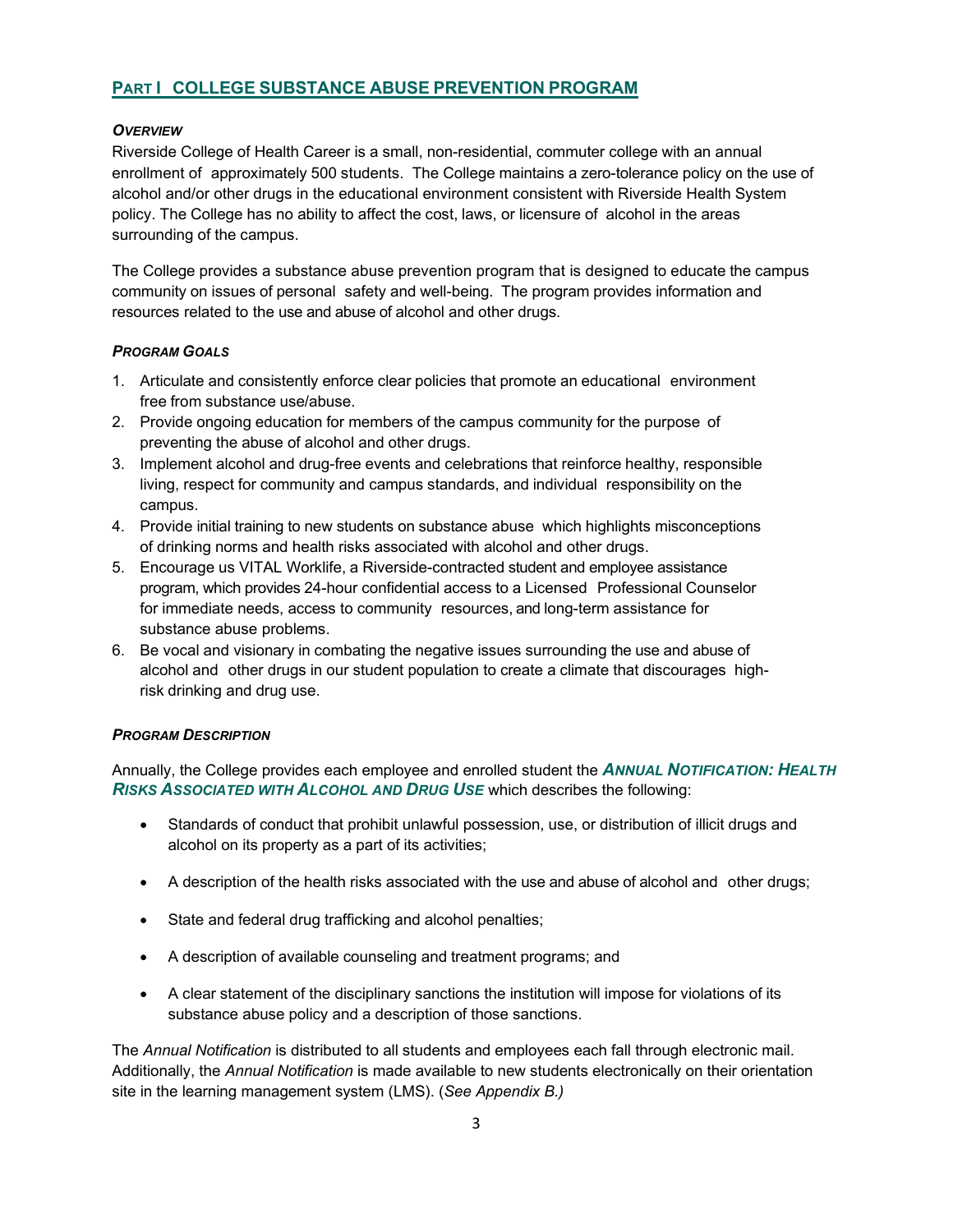During New Student Orientation, students are informed that the College restricts drugs and alcohol from being brought onto or being present on the campus or other Riverside property. Because of patient safety concerns, College policy prohibits students from reporting to class, lab or clinical while having detectable levels or identifiable trace quantities of alcohol, certain drugs, and other substances. Students are reminded that a drug screen can be mandated when there is suspicion of alcohol or drug use. Students are also informed that violations of the College policy on alcohol and drug use may result in disciplinary action up to and including dismissal from the College. *(See Appendix A Policy 216 Substance Abuse)*

Also, during New Student Orientation, students are provided information on the health risks associated with alcohol and other drugs, resources for students experiencing problems with alcohol and/or drugs, and state and federal penalties for drug trafficking and alcohol. Finally, students are provided two additional resources related to alcohol consumption: "Alcohol—Myths & Facts" and "Rethinking Drinking: Alcohol and Your Health" which is a National Institutes of Health training program. All of these resources are also available to students in the LMS under Student Information and Services / Drug & Alcohol Abuse Prevention Program.

The College leadership only approves holding parties or other activities on campus that are alcohol and drug-free. The College sponsors alcohol and drug-free events throughout the year which reinforce healthy, responsible living, respect for community and campus standards, and individual responsibility on the campus. Examples of such events include: Annual Campus Picnics, Sno-Cone Days, Scholarship Events, Commencements, Hiring Galas, New Student Orientations, and Graduation Pinning Ceremonies. *(Some events have been temporarily suspended due to COVID-19.)*

The College does not have officially recognized student organizations with off-campus locations. The College does provide alcohol and drug-free common student areas on campus, such as the Tree House Café, Recovery Room and Fitness Room. Students are encouraged through their program curricula to participate in community volunteer service to provide safe, drug-free experiences within the community.

#### *METHODS OF ACHIEVEMENT OF PROGRAM GOALS*

Program goals are achieved through the following activities:

- 1. Mandatory pre-matriculation 12-panel Healthcare Professional urine drug screening for all students.
- 2. Dissemination of *Annual Notification: Health Risks Associated with Alcohol and Drug Use*.
- 3. Dissemination of program information to new students and employees.
- 4. Sponsorship of alcohol and drug-free campus celebrations and events.
- 5. Opportunity for student and employee referrals to Health Advocate for substance abuse counseling and referral.
- 6. Tracking and trending of substance abuse violations.

#### *PROGRAM STRENGTHS*

Strengths of the Program include:

- 1. The College has a zero-tolerance policy toward drugs and alcohol.
- 2. All incoming new students enter with a recorded negative drug screen.
- 3. The College has published policies and procedures which address violations of the zerotolerance policy.
- 4. All campus activities are drug and alcohol-free events.
- 5. *Annual Notifications* sent to students and employees address health risks of alcohol and drug abuse, legal sanctions, available treatment and counseling options, and disciplinary measures regarding drug and/or alcohol use by students and employees.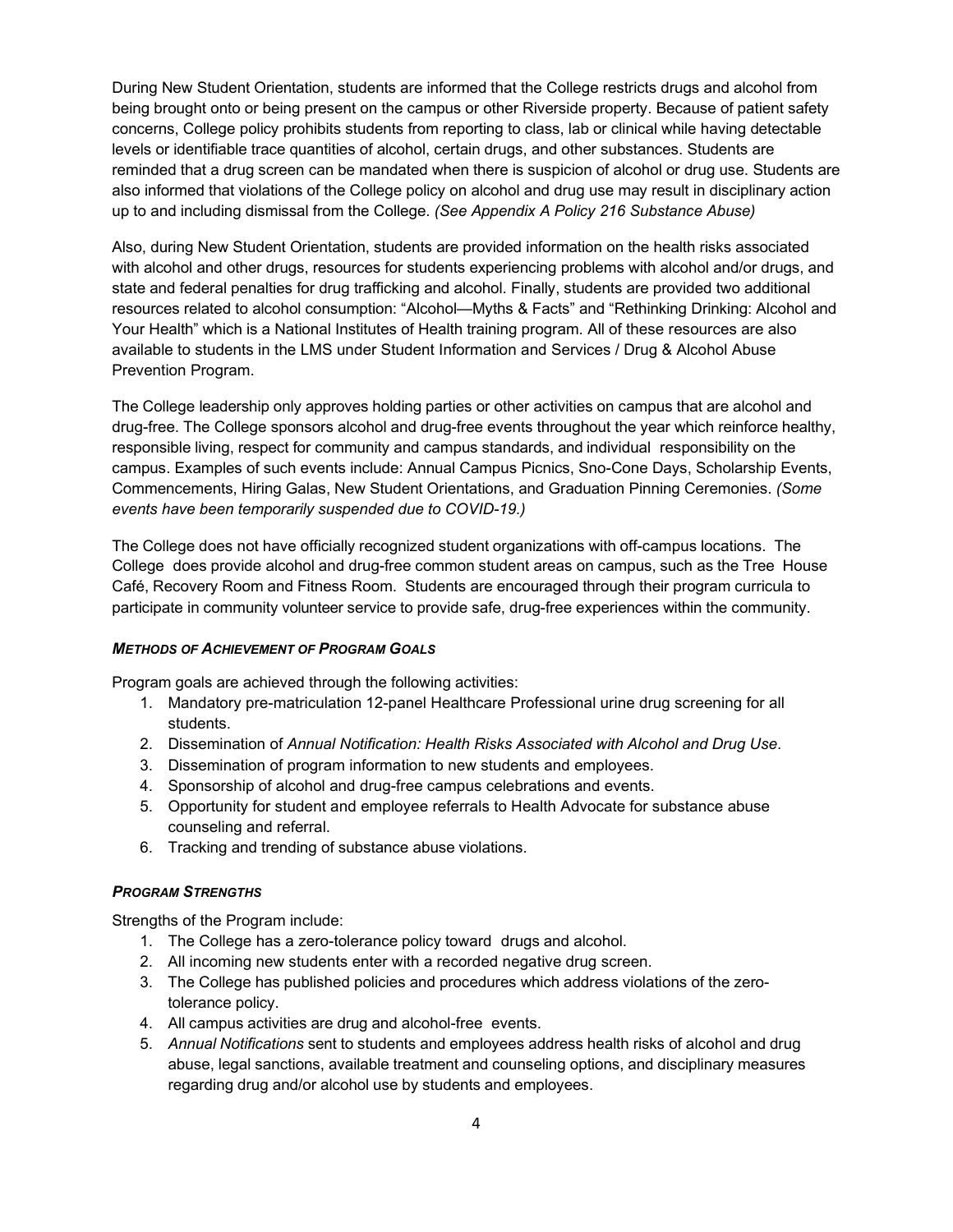- 6. Because all of the College programs are health-careers focused, all curricula include content on health risks associated with abuse of alcohol and illegal drugs, resources, and community awareness programs.
- 7. Students and employees have available 24-hour confidential access to a Licensed Professional Counselor, access to community resources, and long-term assistance for substance abuse problems through the Health Advocate Program.

#### *2021 RECOMMENDATIONS FOR PROGRAM REVISIONS*

The 2021 Biennial Review Committee made the following recommendations for potential Program modifications:

- 1. Continue to discuss and review current College policies related to substance abuse.
- 2. Ensure that new faculty members are familiar with their responsibilities when reasonable suspicion exists that a student may be under the influence of drugs or alcohol.
- 3. Conduct a student wellness survey in the fall of odd numbered years to evaluate the effectiveness of the Program, to assess current student use of alcohol and other drugs, and to determine student knowledge of the College substance abuse policy. Implement strategies to address identified areas of concern.

# **PART II PROCEDURES FOR DISTRIBUTION OF ANNUAL NOTIFICATIONS**

The *Annual Notification: Health Risks Associated with Alcohol and Drug Use* is sent electronically by the Registrar at the beginning of the academic year to all enrolled students via the College student information system. The notification is also posted on the LMS and the College website. Students who enroll in a program of study after the annual notification date receive a copy of the notification through their online New Student Orientation site.

The Registrar sends College employees a copy of the *Annual Notification* via email at the beginning of each academic year. The *Annual Notification* is also available online in the Policy Manual on the College shared drive. New employees are provided a copy of the *Annual Notification* during employee orientation and onboarding.

The *Annual Notification* includes references to applicable College policies. These policies are accessible to students in the Student Handbook in the LMS and to employees in the online Policy Manual.

The College Policy Committee reviews College policies minimally once every three years and makes revisions as needed to reflect current practice.

# **PART III BIENNIAL REVIEW REPORT COMMITTEE**

To comply with the EDGAR Part 86 regulations, every two years the College conducts a review of its Substance Abuse Prevention Program to determine program effectiveness and to identify and implement any necessary changes. The College conducts its biennial review in the fall of odd-numbered years and publishes its report in January of even-numbered years. The report focuses on the two preceding academic years.

The Committee is tasked with determining the effectiveness of the Program and reviewing College policies and procedures related to substance abuse for currency, appropriateness, and consistency with Riverside Health System policy.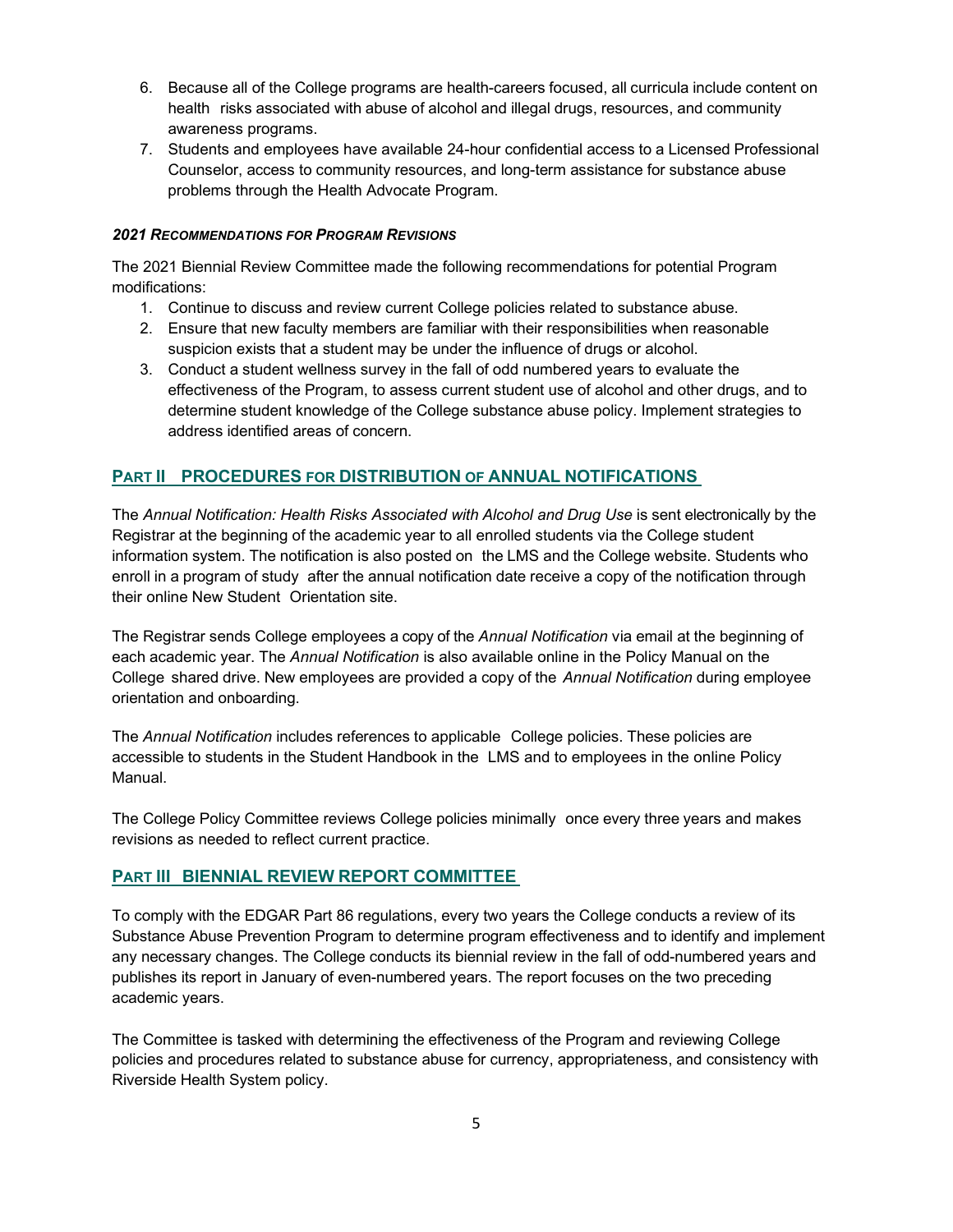# **APPENDIX A STUDENT POLICY 216 SUBSTANCE ABUSE**

#### **POLICY STATEMENT:**

It is the policy of Riverside College of Health Careers to provide a drug-free learning environment that is safe for its students, patients, volunteers, and campus employees. This policy restricts drugs and alcohol from being brought onto or being present on Riverside property, prohibits students from reporting to class, lab or clinical while having detectable levels or identifiable trace quantities of certain drugs and other substances, and prohibits the unauthorized possession, by students, of property, materials, or other items specifically covered by the provisions and/or spirit of this policy.

This policy applies to all College students. Disciplinary action, including termination, will be used to address violations of this policy.

The purpose of this policy is to assure the safety and welfare of our patients, employees, volunteers, and students from the consequences of drug and alcohol abuse.

#### **DEFINITIONS:**

Adulterant: Any chemical additive or foreign substance that blocks, or is intended to block, marijuana, cocaine, and other drugs from being detected in urine drug screening.

Alcohol: Ethyl alcohol as ethanol; includes any substance containing alcohol that is for consumption.

Drug or Alcohol Test: Includes urine drug tests, breathalyzer tests, and/or blood tests.

Drug Related Paraphernalia: Any unauthorized material, equipment, or item used or designed for use in testing, packaging, storing, selling, weighing, injecting, ingesting, inhaling, or otherwise used in introduction into the human body illegal or unauthorized drugs.

Health Advocate: An RHS endorsed counseling program that may be used by a student to resolve a personal or work performance problem before such problem results in impairment or management involvement.

Illegal Drug: Any drug that is not legally obtainable or that is legally obtainable but has not been legally obtained. This term includes prescription drugs for which the student has no prescription.

Legal Drug: Any prescription drug or over the counter drug that has been legally obtained and is being used for the purposes for which it was described or manufactured.

Mandatory Intervention: Action taken by the College or clinical facility requiring a student to be assessed for fitness for duty when an impairment indicates a potential health or safety risk to the student or to others.

Medical Review Officer: A licensed physician responsible for receiving laboratory results generated by the College's drug testing program that has knowledge of substance abuse disorders and has appropriate medical training to interpret and evaluate an individual's confirmed positive test result together with his or her medical history and any other relevant biomedical information.

Reasonable Suspicion: For all purposes under this policy, reasonable suspicion is defined as a belief based on observation, specific, objective facts where the rational conclusion to be drawn under the circumstances is that the person is under the influence of drugs or alcohol. A workplace accident may be considered to provide reasonable suspicion.

Refuse to Submit: Failure to provide adequate breath for testing without a valid medical explanation after receiving notice of a requirement for such a breath test; failure to provide adequate urine or blood for testing without a valid medical explanation after receiving notice of the requirement of taking such a test; or otherwise refusing or engaging in conduct that clearly obstructs the testing process.

College Management: For all purposes under this policy, College management will include: College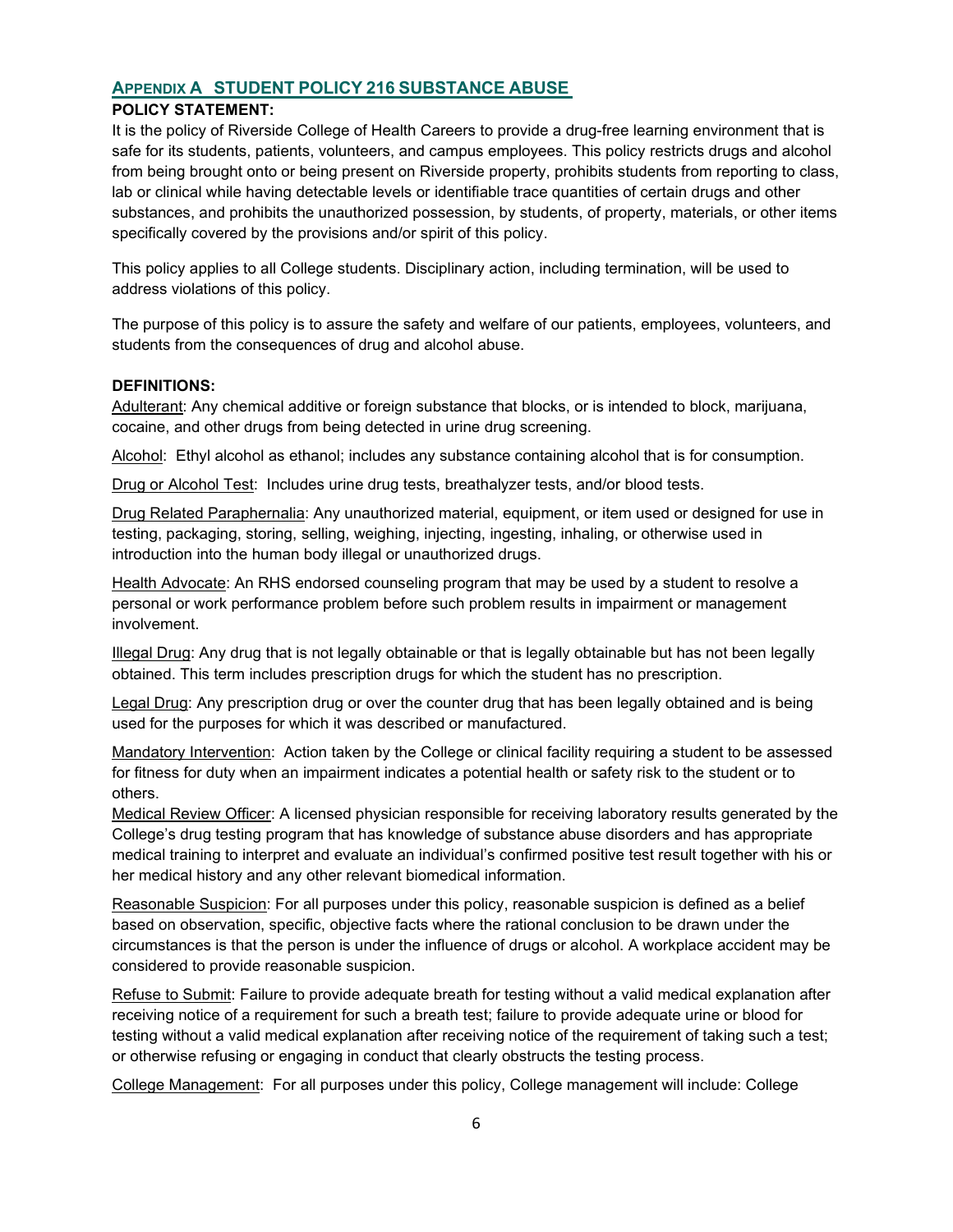faculty, assigned preceptors, and/or members of the College Administration Team.

College/Riverside Property: Includes all property, facilities, offices, patient care areas, buildings, structures, equipment, and parking areas, whether owned, leased, used, or under control of the College and/or RHS. This may also include other non-RHS clinical sites while in the course and scope of student clinical experiences.

Unauthorized Drug: Any drug other than alcohol that may be legally obtained but for which the student has no legal prescription, or that the student is using in a manner other than as prescribed by the student's physician. This term includes prescribed drugs not legally obtained, prescribed drugs not being used in accordance with the prescription, and over-the-counter drugs not being used according to manufacturer's directions.

Under the Influence: The student is affected by any illegal or unauthorized drug or alcohol, or the combination of these, in any detectable manner. A determination of such influence can be established by professional opinion, a scientifically valid examination, or, in some cases, by a lay person's opinion.

Voluntary Intervention: Use of the Employee Assistance Program by a student to resolve a personal or work performance problem before such problem results in impairment or management involvement.

# **POLICY:**

- I. GENERAL POLICY
	- A. The unlawful manufacture, use, possession, sale, purchase, transfer, distribution, or being under the influence of illegal or unauthorized drugs or alcohol while on Riverside property, in class, lab or at an RHS or non-RHS clinical site is strictly prohibited.
	- B. Legal prescription drugs and "over-the-counter" medications must be used in accordance with the medication directions and consistent with this policy.
	- C. The possession and/or use of Drug Related Paraphernalia is strictly prohibited.
	- D. Violation of this policy, as well as conviction for drug use, possession or sale anywhere by persons covered under this policy, will be reason for disciplinary action, up to and including denial of access to College property and/or disciplinary dismissal from the program of study.
	- E. Because safety is of paramount importance, any suspicion of drug or alcohol abuse or an arrest for drug use, possession or sale anywhere by persons covered under this policy will be grounds for disciplinary action up to and including dismissal from the program of study.
	- F. The refusal to submit to a drug or alcohol test prescribed by this policy is grounds for immediate disciplinary dismissal.

# II. SUBSTANCE ABUSE SCREENING PROGRAM

- A. Reasonable Suspicion
	- 1. Reasonable Suspicion includes:
		- a. Inappropriate behavior, attendance concerns, performance problems;
		- b. Observable indications of substance use;
		- c. Actual observance of the individual taking drugs or alcohol.
	- 2. If reasonable suspicion exists to suspect that a student may be under the influence of drugs or alcohol, the student will be required to submit to a drug or alcohol test.
	- 3. Students may also be required to undergo drug testing when drug diversion is suspected and an internal investigation is being conducted.
	- 4. Substance abuse testing may be required of all students as a condition of reinstatement after a Voluntary Intervention has occurred.
	- 5. When directed to submit to drug and/or alcohol testing, the student will purchase an a la carte test from CastleBranch.
- B. Random Testing
	- 1. The College reserves the right to randomly test all students.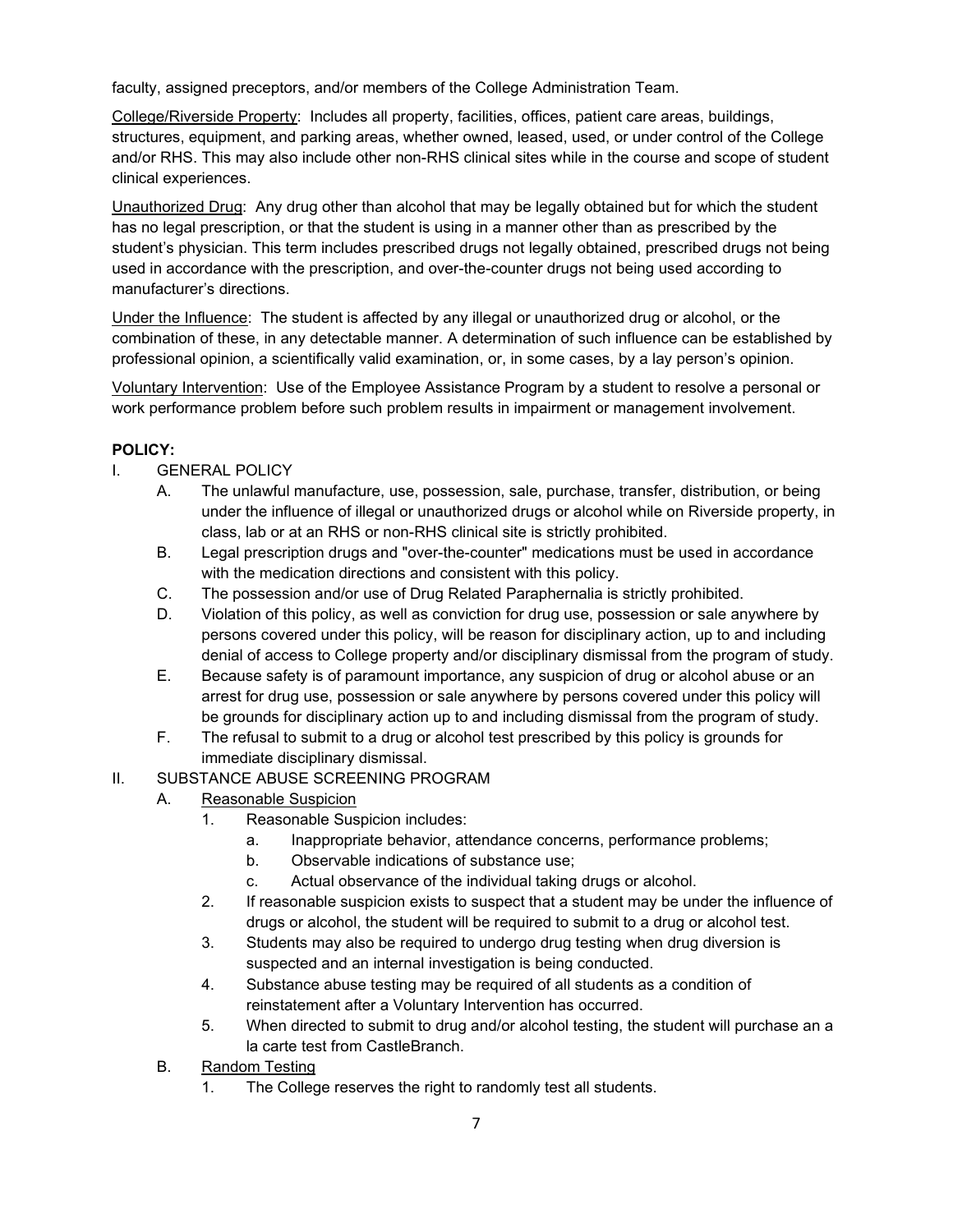- 2. The random selection will be in a manner established by the College and will be nondiscriminatory.
- C. Cooperation in Testing and Follow-Up Procedures
	- 1. A student who refuses to be tested or who attempts to alter or tamper with a sample or any other part of the testing process will be subject to disciplinary dismissal.
	- 2. A student required to submit to drug and/or alcohol testing will be escorted to the RHS Emergency Department by RHS Security.
	- 3. All drug and/or alcohol testing will follow the RHS Chain of Custody Procedures as outline in the RHS Substance Abuse Policy (#4-05).

## III. SEARCHES

- A. The College reserves the right to have a designated College representative and/or police authorities, including drug detection dogs, conduct reasonable searches and inspections of student's personal effects, lunch bags, purses, backpacks, clothing, vehicles, etc., while on Riverside property.
- B. Student searches may be initiated without prior notice and conducted at times and locations as deemed appropriate by College Administration.
	- 1. Consent to such searches is required as a condition of becoming and remaining enrolled in a College program of study.
	- 2. Students who refuse to cooperate with a search request are subject to disciplinary dismissal.
- C. All searches and inspections will be conducted with concern for each student's personal privacy, dignity, and confidentiality.
	- 1. The results of any search will be considered a confidential record disseminated strictly on a need-to-know basis or as legally required.
	- 2. Drugs and other illegal items discovered through these searches and inspections will result in the proper law enforcement authorities being notified for additional review and disposition.
- IV. USE OF PRESCRIPTION AND OVER-THE-COUNTER DRUGS
	- A. Students may take prescription and over-the-counter drugs while on Riverside property under the following circumstances:
		- 1. The prescription drugs are prescribed by an authorized medical practitioner for current use by the person in possession.
		- 2. The student consumes the prescribed drugs as prescribed by the student's physician. Taking medications in excess of prescribed dosages or taking multiple medications could result in a positive drug screen.
		- 3. A student's drug screen will be considered "positive" if the drug screen is positive for a DEA Schedule drug the student did not receive by prescription from another provider (i.e., the student wrote his or her own prescription).
	- B. A student who has been informed or otherwise has knowledge that a medication (prescription or over-the counter) could impair cognitive functioning or the ability to perform safe patient care must consult the College Disabilities Officer/Program Director prior to using such medication while on campus or in at a clinical site.
		- 1. The College Disabilities Officer or Program Director may require submission of a Return To School Clearance Form (RCHC-SA-Attachment 213.G) prior to class/lab/clinical attendance.
		- 2. The College reserves the right, if a reasonable accommodation is not available to suspend the student during the period that medication is being taken.
	- C. Use of unauthorized drugs is prohibited.
- V. PENALTIES FOR VIOLATING POLICY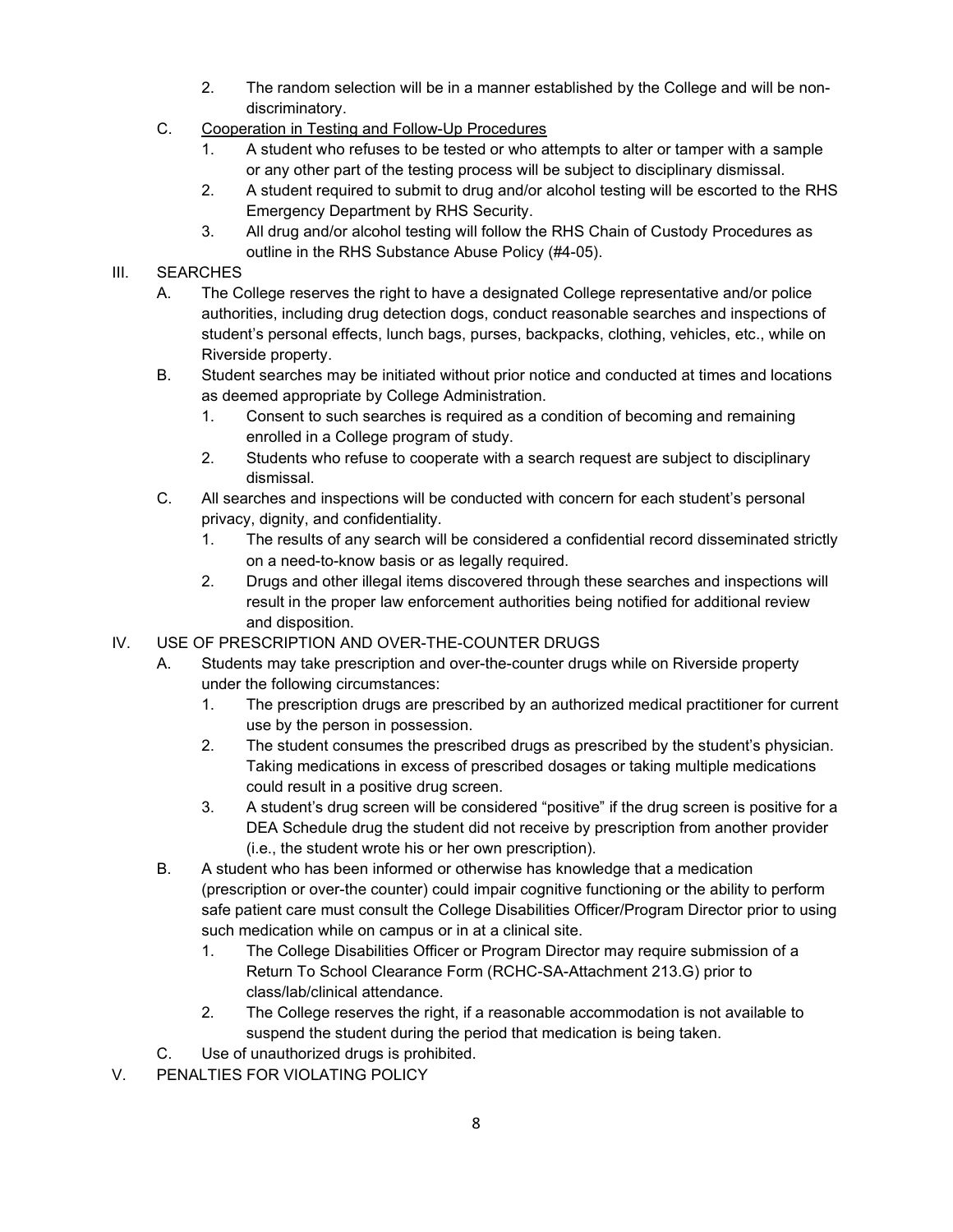- A. A student found in violation of this policy or suspected of possible violation will be suspended and removed from Riverside until the investigation and/or testing is complete.
- B. An employee found in violation of RHS HR Policy 4-05 Substance Abuse
- C. Violations of the policy will lead to disciplinary action, up to and including dismissal.
- D. Students who have a Mandated Referral to Health Advocate and refuse to participate, fail to successfully complete it, or who violate this policy after participating in a voluntary intervention are subject to disciplinary dismissal.
- VI. The College, at its discretion, may take into custody any illegal, unauthorized or prohibited items or substances and may turn them over to the proper law enforcement agencies. EMPLOYEE ASSISTANCE PROGRAM
	- A. Students and Employees are urged to seek help through the Employee Assistance Program in a timely manner before a violation of policy occurs and/or their position at work or in school is adversely affected.
	- B. The Employee Assistance Program is a CONFIDENTIAL service that can be reached by calling 1-800-437-0911.
	- C. An individual's decision to seek assistance through the Employee Assistance Program will not be used as the basis for disciplinary action nor will it be used against the individual in any disciplinary proceedings.
	- D. The College may request an evaluation through the Employee Assistance Program prior to finalizing disciplinary action in cases where the College determines a violation of policy may have occurred.
- VII. DISCIPLINARY ACTION / REVIEW
	- A. A student disciplined or dismissed from a program of study because of drug use may use RCHC-SA-210 Student Grievance & Appeal Policy to appeal the decision.

# **APPENDIX B FACULTY POLICY 173 SUBSTANCE ABUSE MANAGEMENT**

#### **POLICY STATEMENT:**

It is the policy of Riverside College of Health Careers to provide a drug-free learning environment that is safe for its students, patients, volunteers, and College employees. This policy addresses management responsibilities and guidelines when reasonable suspicion exists that a student may be under the influence of drugs or alcohol. When reasonable suspicion exists that an employee may be under the influence of drugs or alcohol, management will follow RHS Policy 4-05 Substance Abuse Policy.

The purpose of this policy is to clarify management responsibilities and procedures when addressing substance abuse in the student population.

# **POLICY:**

- I. GENERAL GUIDELINES
	- A. This policy is an adjunct to Policy RCHC-SA-216 Substance Abuse Policy.
	- B. The faculty are responsible for taking appropriate action any time a student's behavior or performance creates any question about the student's ability to function in the classroom, lab, or clinical setting properly and safely.
	- C. Student performance is important. Faculty should be aware that to overlook or avoid a performance and/or attendance problem typically is contrary to the best interests of the College, as seen in student, course and program outcomes.
	- D. In cases of suspected substance abuse by a student in class, lab, or clinical settings, faculty, preceptors, and administrators should never try to diagnose or treat a medical or psychological condition. This should be reserved for qualified professionals.
		- 1. Confine remarks to the specific performance and behavior problems that you personally have observed.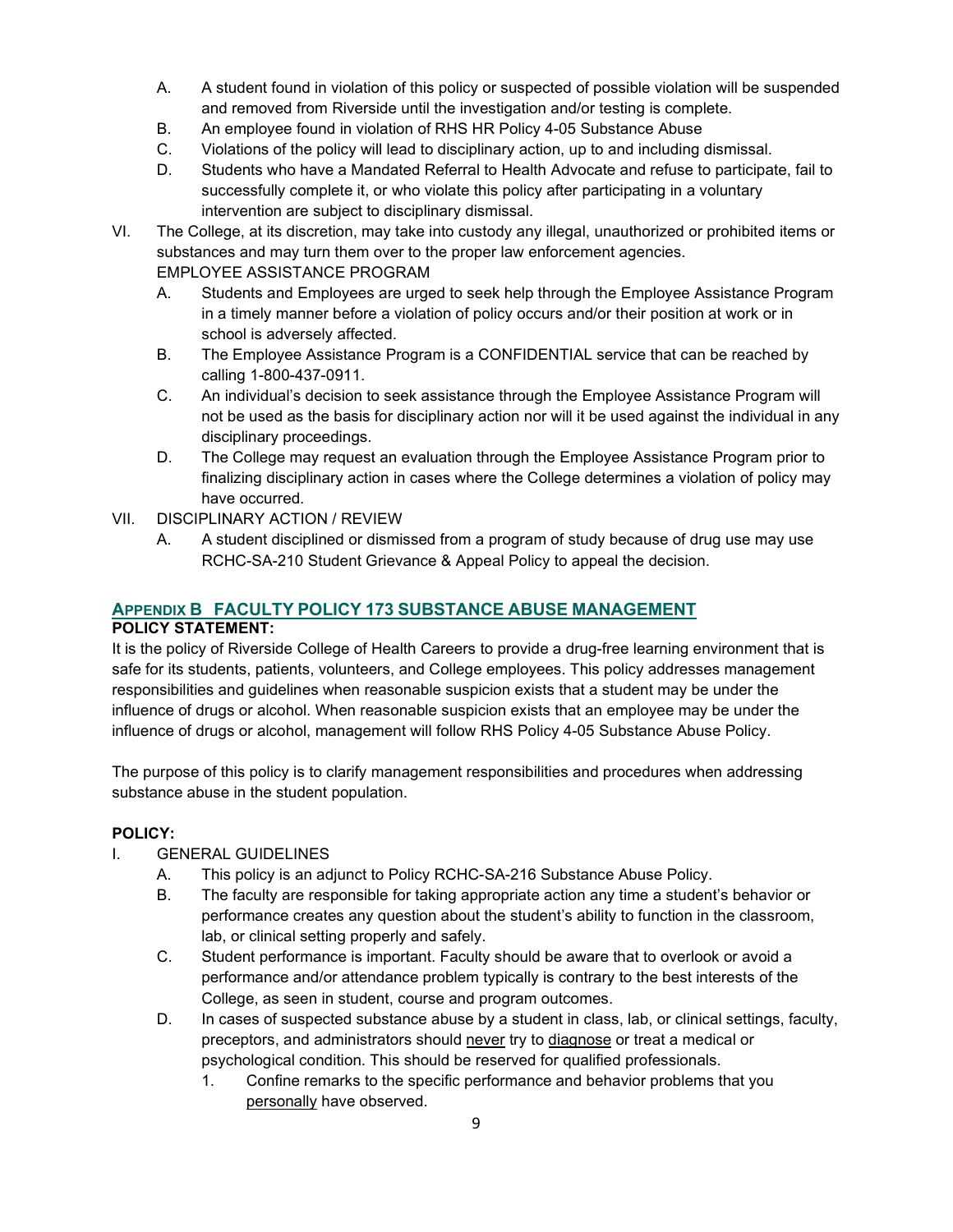- 2. Do not speculate as to the reason for the student's performance and/or behavior which may include illness, worries and other problems, as well as substance abuse.
- 3. Do not refer to a student as being "drunk" or "on drugs," or any other term that might support those conditions.
- 4. Do not discuss problems of individual students with other employees/peers.
- II. IDENTIFYING IMMEDIATE PROBLEMS
	- A. Performance and behavior problems may indicate the current use of illegal drugs or abuse of alcohol, particularly if they represent a significant change from the student's past behavior.
	- B. Listed below are guidelines for alerting management to potential substance abuse problems:
		- 1. The student appears confused or exhibits erratic behavior.
		- 2. The student has trouble interacting with other students, faculty, staff, or patients.
		- 3. The student exhibits paranoia, slurred speech, or irrational or unsafe behavior.
		- 4. The student has been involved in an on-the-job accident or has a series of safetyrelated incidents that raise questions about his or her functioning capacity.
		- 5. The student appears drowsy or sleepy during class, lab or clinical.
- III. REASONABLE SUSPICION MANAGEMENT
	- A. When a student exhibits such behavior or appears unfit for class, lab or clinical, faculty should follow the following procedures:
		- 1. Remove the student from the work area. Do this immediately if the condition may affect the safety of others.
		- 2. Initiate the Reasonable Suspicion Management Form (RCHC-AA-Attachment 173.A).
		- 3. Whenever practical, arrange for another faculty member to observe the student and/or try to detect the odor of alcohol or smell of marijuana in an effort to confirm reasonable suspicion.
		- 4. Notify your Program Director of your suspicions and actions.
	- B. Give the student a chance to explain.
		- 1. Quietly remove the student from the class, lab or clinical setting. Select a private location, out of hearing of other students.
			- a. Before and during the interview, observe and document everything you see, hear, smell and touch. All documentation should be based on observable and factual events and should not include opinions.
			- b. Confine your questions and statements to specific performance and behavior.
			- c. If you detain the student, do not let the student out of your sight.
			- d. Do not let the student eat, get a drink, go to the bathroom or leave your presence for any reason.
		- 2. Do not accuse the student of alcohol or drug use. However, if circumstances warrant, you may ask the student if alcohol or illegal drug use are contributing factors to the observed behavior.
	- C. If, after the explanation, you still believe the student is unfit for class, lab and/or clinical, proceed with drug or alcohol testing.
	- D. Notify your Program Director that reasonable suspicion exists.
	- E. If appropriate, the Program Director may initiate a search. Such searches require the presence of two College/RHS Management representatives. (see Policy RCHC-SA-216 Substance Abuse Policy regarding searches.)
- IV. TESTING PROCEDURES
	- A. Drug and/or alcohol testing will be initiated if reasonable suspicion exists.
		- 1. Students requiring drug and/or alcohol testing will be required to purchase an a la carte test from Castlebranch.
		- 2. Alcohol testing may be conducted with either a breathalyzer or blood alcohol test.
		- 3. For drug testing, the Health Professional Panel Test (HPP) is to be done.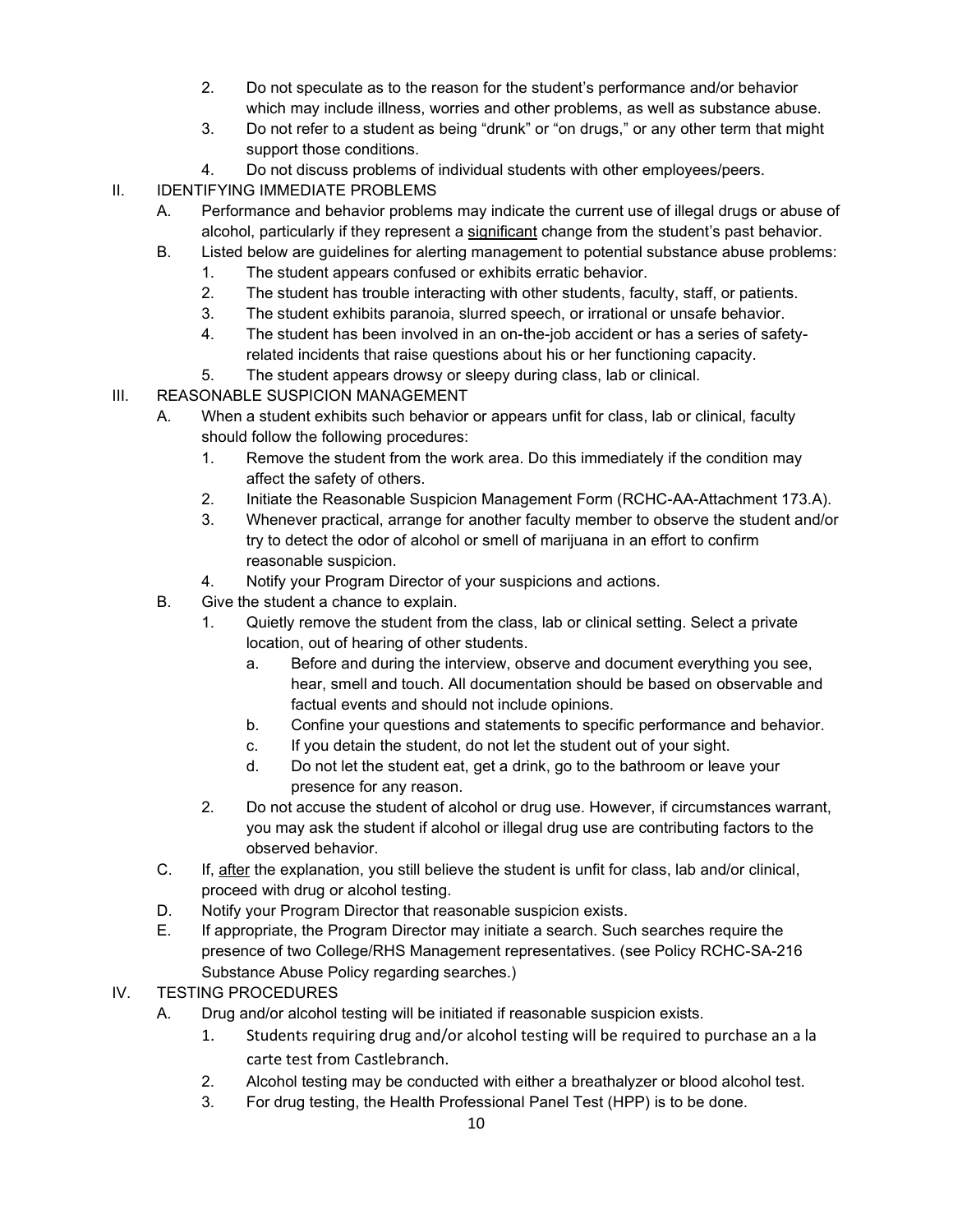- B. The faculty member(s) will inform the student that reasonable suspicion exists and, therefore, that they are subject to drug or alcohol testing. [A non-student witness is strongly recommended.] The student should not be allowed to drive and will be responsible for arranging transportation home.
- B. The student will be suspended following the test procedures pending receipt of the test results.
- V. COOPERATION IN TESTING AND FOLLOW UP PROCEDURES
	- A. If the student refuses to answer questions or go with RHS Protection for testing, inform the student that this refusal will subject the student to disciplinary action.
		- 1. Do not attempt to restrain the student or use physical force.
		- 2. If the student continues to refuse, he or she will be suspended pending an investigation of the incident.
	- B. Refusal to submit to drug and/or alcohol testing is grounds for disciplinary dismissal.
- VI. SALE, PURCHASE OR POSSESSION OF ILLEGAL DRUGS
	- A. If the student is involved in or suspected to be involved in the sale, purchase, or possession of illegal drugs on Riverside property, the possession of alcohol by a student on Riverside property, or the theft (diversion) of narcotics or drugs by a student on Riverside property, management should use the following procedures:
		- 1. Contact the Program Director, or designee, and RHS Protection to outline the events that have created the suspicion.
		- 2. If possible, an RHS Protection Officer should be present when the student or students are approached and asked for an explanation of the events.
			- a. This should be done in a private area.
			- b. Do not accuse the student of wrongdoing; rather let the student explain his or her version of the event and related circumstances.
			- c. In the event that a search and/or drug screen is required, follow the procedures outlined above.
		- 3. Request that the student voluntarily cooperate with a search to determine whether he or she is in possession of illegal drugs or alcohol.
			- a. Request that the student remove all articles from his or her pockets and book bag, if necessary.
			- b. If the student refuses to cooperate, the Program Director, or designee, should inform the student that the refusal will be grounds for disciplinary action up to and including disciplinary dismissal.
			- c. Do not attempt to restrain the student or use physical force.
			- d. Before and during the search, observe and document everything you see, hear, smell and touch. All documentation should be based on observable and factual events and should not include opinions.
		- 4. If the student voluntarily admits possession of illegal drugs or alcohol:
			- a. Ask the student to give the items to the RHS Protection Officer. ALL DRUGS, PARAPHERNALIA, ETC., MUST BE GIVEN TO THE PROTECTION DEPARTMENT IMMEDIATELY.
			- b. Initiate drug/alcohol testing. Complete RCHC-AA-Attachment 173.A Reasonable Suspicion Management Form.
			- c. Failure to cooperate in the testing procedure will result in disciplinary action up to and including dismissal from the program.
		- 5. The student will be suspended following the test procedures pending receipt of the test results.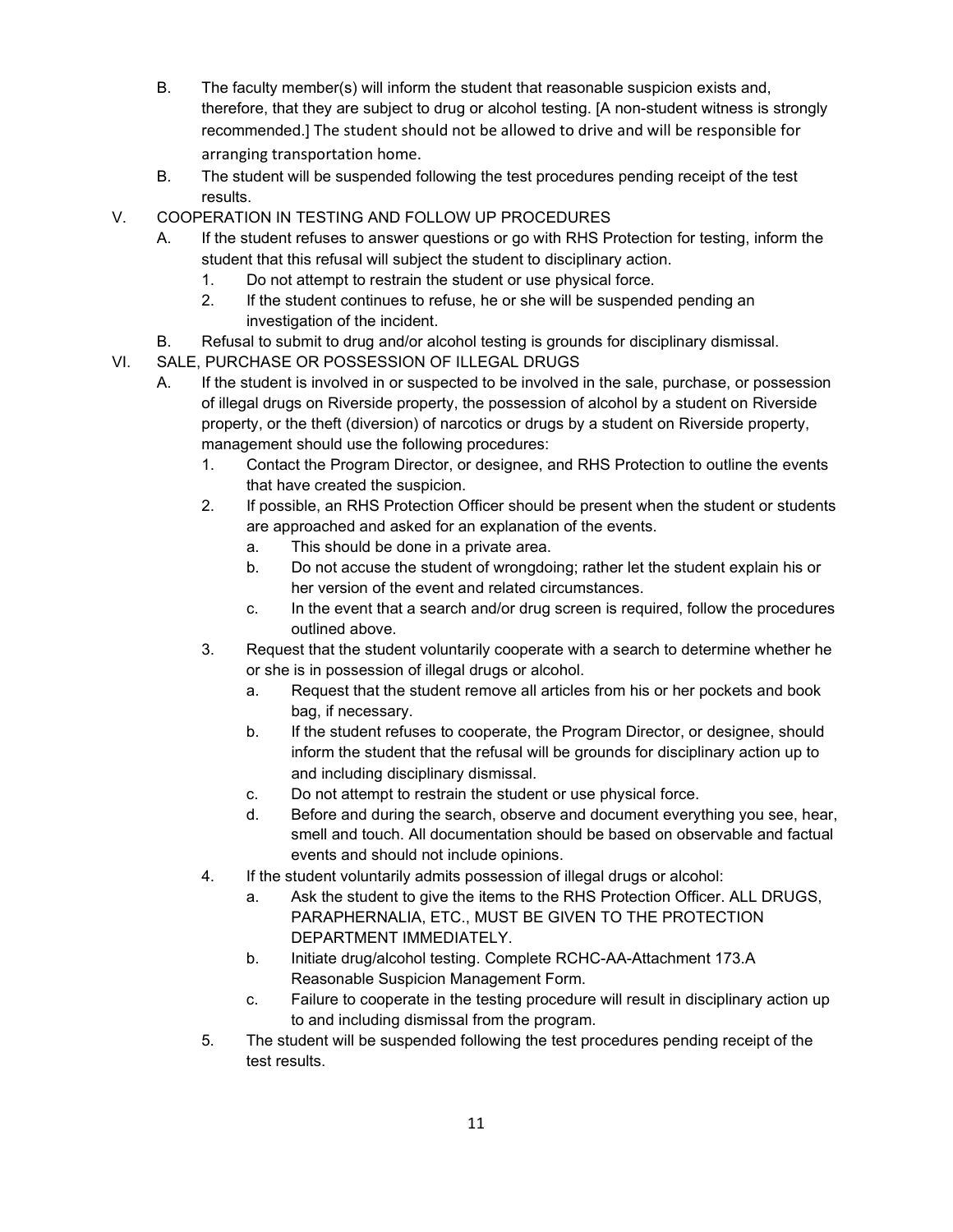# **APPENDIX C DRUG & ALCOHOL TESTING: REASONABLE SUSPICION MANAGEMENT – A FACULTY GUIDE**

The following checklist has been developed to assist faculty to successfully intervene in a case of suspected drug and/or alcohol use. Consider contacting the Program Director, or designee, and/or RHS Protection before confronting any student who may be acting in an unusual or erratic manner. *Reasonable Suspicion* must first be established. Once reasonable suspicion has been reported, two faculty/staff (when possible) should observe the student to determine if suspicion is valid. **Important Guidelines for Management**

- 1. If available, have a second faculty/staff member observe the student's behavior and/or try to detect the odor of alcohol or smell of marijuana in an effort to confirm reasonable suspicion.
- 2. Before and during the intervention, observe and document everything you see, hear, smell, and touch.
- 3. All documentation should be based on observable and factual events and should not include opinions.
- 4. If you detain the individual, do not let the student out of your sight.
- 5. Do not allow the student to eat, get a drink, go to the bathroom or leave your presence for any reason.

**Be sure to notify your Program Director** *If behavior warrants, contact RHS Protection.*

# 

#### **Student Name:\_\_\_\_\_\_\_\_\_\_\_\_\_\_\_\_\_\_\_\_\_\_\_\_\_\_\_\_\_\_\_\_\_\_\_\_\_\_\_\_\_\_\_\_\_\_ Date:\_\_\_\_\_\_\_\_\_\_\_\_\_\_\_\_\_\_\_ Time:\_\_\_\_\_\_\_\_**

In the following section, please note all pertinent behavior and physical signs and symptoms, which lead you to reasonably believe that the student has recently used, or is under the influence of alcohol and/or drugs:

> *Odor of alcohol Odor of marijuana Slurred speech Flushed, swollen face Runny nose, sniffles Pupils dilated or constricted Unusual eye movement Bloodshot or watery eyes Decreased breathing rate Inconsistent work patterns Missed deadlines Tremors or sweats Weariness, exhaustion or sleepiness Abnormal or erratic behavior Observed or reported use of prohibited substances Swaying, wobbling, staggering, or falling Lack of coordination Dizziness or fainting Reduced reaction time Restlessness Poor productivity Repeated/multiple complaints from other students/faculty/staff*

**If reasonable suspicion exists** after observing the student, follow these procedures:

- 1. Have a second faculty/staff member present (when possible) when you communicate with the student.
- 2. Quietly remove the student from the class, lab, or clinical setting to a private location out of hearing of other students.
- 3. Do not accuse the student of drug or alcohol use.
- 4. Inform the student that reasonable suspicion exists and that he/she is subject to drug and/or alcohol testing.
- 5. Give the student a chance to explain. Confine your questions and statements to specific performance and behavior.
- 6. Contact RHS Protection to transport the student to the testing center.
- 7. Notify the Program Director or designee.

| <b>Supervising Faculty Signature:</b> | Date: |
|---------------------------------------|-------|
| Second Observer Signature: _          | Date: |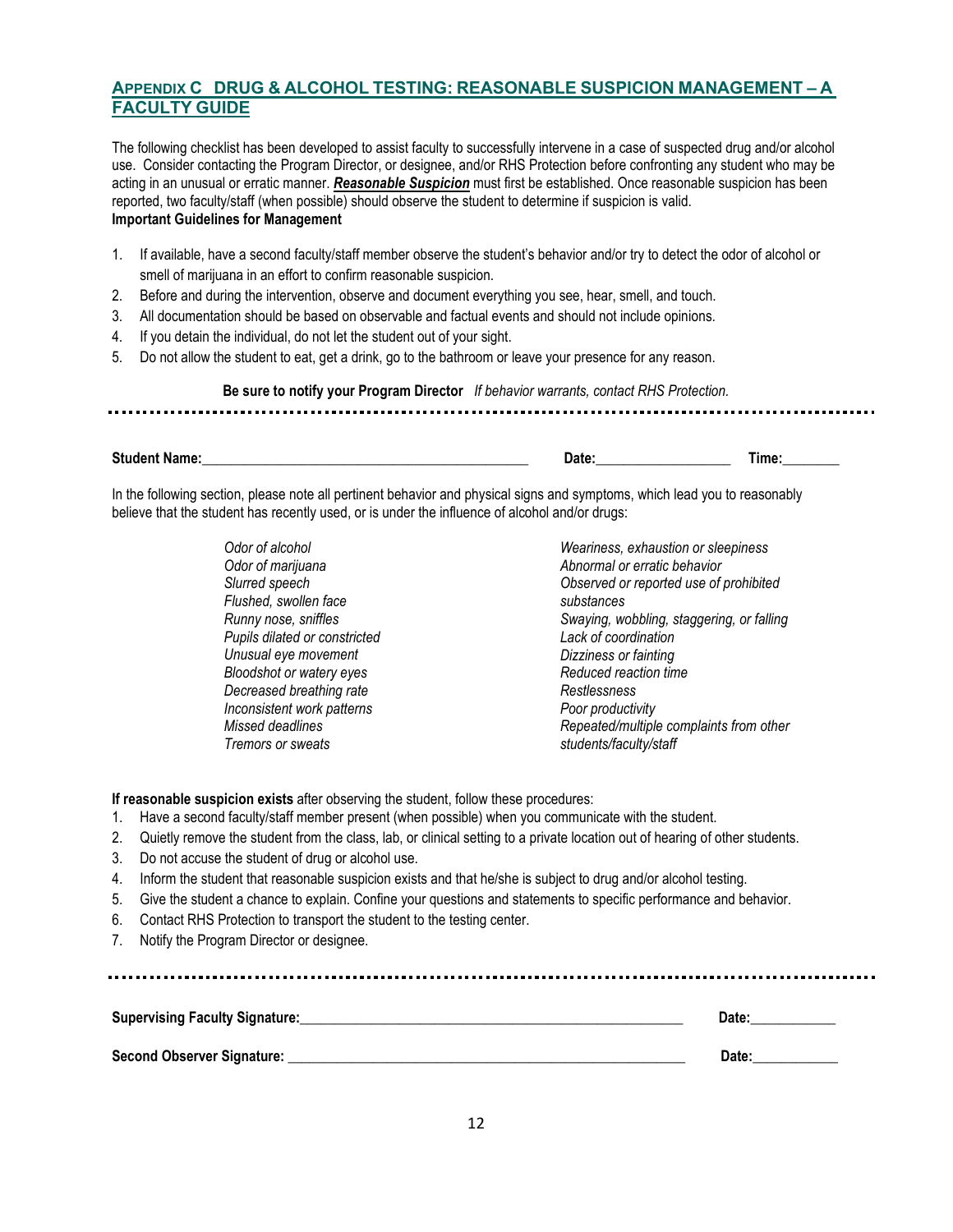### **APPENDIX D ANNUAL NOTIFICATION: HEALTH RISKS ASSOCIATED WITH ALCOHOL AND DRUG USE**

*This notification meets federal requirements under Department of Education, Drug-Free Schools and Campuses Regulations, EDGAR Part 86.*

The Drug-Free Schools and Communities Act amendments of 1989 require Riverside College of Health Careers to notify our students and employees that the unlawful manufacture, possession, use, or distribution of illegal drugs (including inhalants) and alcohol on the property of the College, or as part of any College activities, is prohibited. "Illegal drugs" are those chemicals that are specifically identified in Schedule I-V, section 202 of the Federal Control Substances Act (21 U.S.C. 812).

Significant health risks are associated with the use of illegal drugs and the abuse of alcohol. Confidential counseling, treatment and rehabilitation programs are available to both students and employees by contacting Health Advocate. Additional resources are also available. Serious legal sanctions may be invoked under local, state, and federal laws for the unlawful manufacturing, possession, use, or distribution of illegal drugs and alcohol. These sanctions include fines and incarceration commensurate with the offense.

The College's usual investigative and disciplinary procedures will be used to address any allegations that this policy has been violated. In all cases the College will protect, to the maximum extent possible, the rights of all parties involved. When a violation of this policy occurs, the College will take appropriate action, which may include requiring the student or employee to participate in a drug or alcohol rehabilitation program. Disciplinary sanctions up to and including dismissal, termination of employment, and/or referral for prosecution are also available to the College. (Students: Policy RCHC-SA-202 Student Code of Conduct, Policy RCHC-SA--216 Substance Abuse; Employees: RHS HR Policy 4-05 Substance Abuse) A person who wishes to report a violation of this policy should contact the following: The System Administrator of Education if the allegation is against a faculty or staff member or the Senior Director of Educational Programs if against a student.

Students charged or convicted in state or federal court of violating a criminal drug statute must inform their Program Director within five (5) calendar days of the charge and/or conviction. Students who receives a federal grant such as a Pell grant must report the conviction to the granting agency within five (5) calendar days of the conviction. Federal law requires that a person who is convicted in state or federal court of violating a criminal drug statute in the workplace must inform his or her employer within five (5) calendar days of the conviction.

*The summaries below are an overview of the major health risks associated with the use of illicit drugs and alcohol. Abuse of alcohol and other drugs can lead to chemical dependency and can be harmful during pregnancy.*

#### *ALCOHOL*

Alcohol is a depressant and is the leading drug of abuse in America. Use of alcohol may affect judgment and decision-making abilities, slow down the central nervous system and brain function, and reduce coordination and reflex actions needed to safely operate equipment or drive a car. Alcohol use (even low doses) may increase the incidence of a variety of aggressive acts, including physical altercations, threats, and domestic abuse. Higher doses may cause marked impairment in mental functions, severely altering a person's ability to learn and remember information. Very high doses may cause respiratory depression and death. Long-term consumption of large quantities of alcohol, particularly when combined with poor nutrition, also can lead to permanent damage to vital organs such as the brain and the liver.

A 12-oz. can of beer, a 5-oz. glass of wine and a 1.5-oz. shot of hard liquor all contain the same amount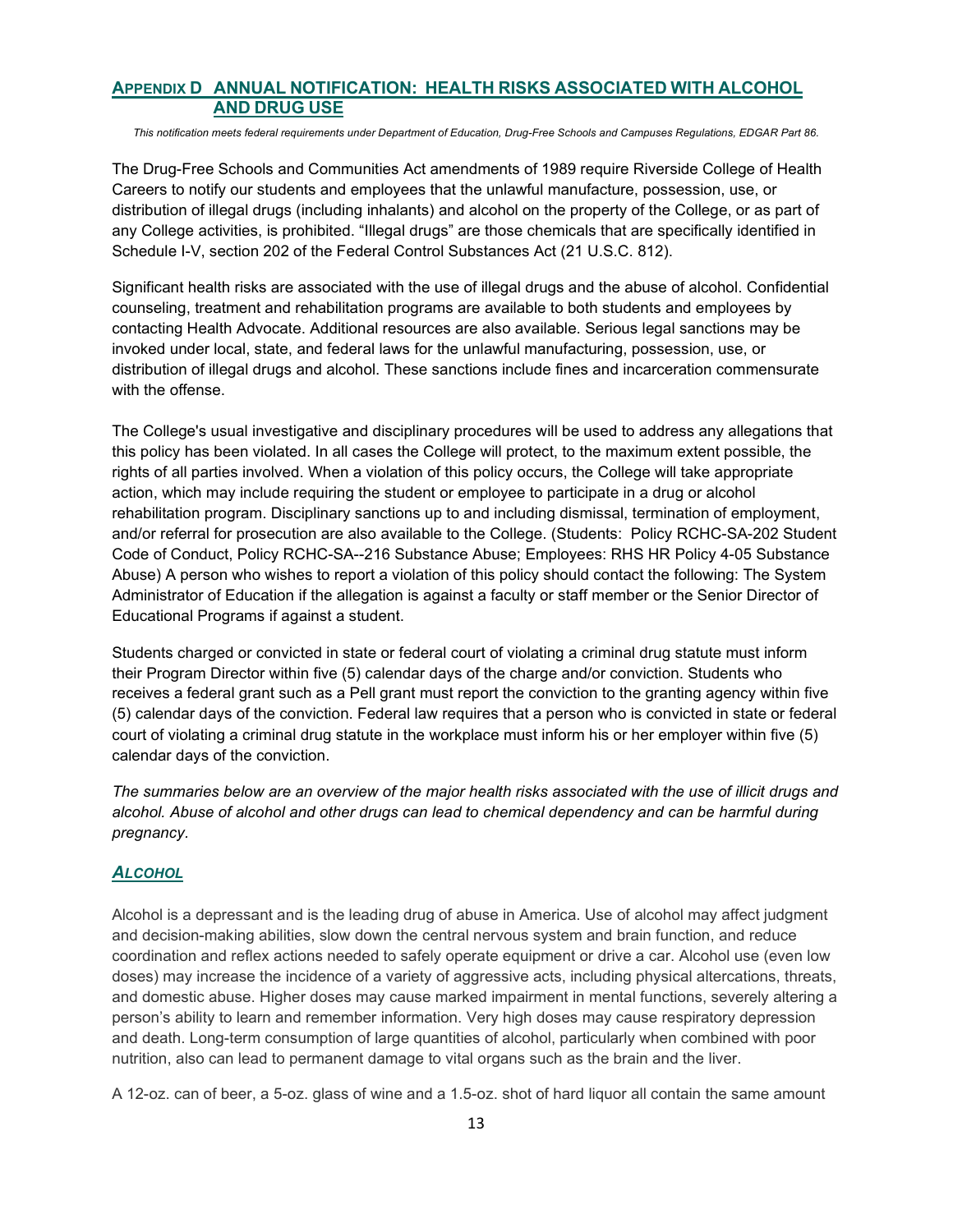of alcohol. Coffee, cold showers and exercise do not sped up the body's ability to metabolize alcohol – only the passage of time will free the body of the effects of alcohol.

#### *HEALTH EFFECTS OF ALCOHOL*

- Decreased sexual functioning
- Liver cancer, fatty liver, hepatitis, cirrhosis
- Increased cancers of the mouth, tongue, pharynx, esophagus, rectum, breast and skin
- Kidney disease
- Ulcers
- Increased acid in the stomach
- Insomnia
- Gout
- Contributes to high blood pressure and strokes
- Heart muscle disease or heart failure
- Use during pregnancy can cause fetal alcohol syndrome, increased risk of miscarriages, premature births, stillbirths, and low-birth-weight babies
- Increased severity of mental health problems such as bipolar disorder, posttraumatic stress disorder, depression, anxiety, and addiction.

## *MARIJUANA*

Marijuana is a derivative of the cannabis sativa plant and is illegally used for its intoxicating effects and dreamy state of relaxation and euphoria. All forms of marijuana have negative physical and mental effects. Long-term use of marijuana may develop tolerance levels requiring more and more marijuana to achieve the same "high". Prolonged use leads to dependence, and the drug can become the center of users' lives. The active ingredient in marijuana is Delta-9-Tetrahydrocannabinol.

Mental effects may include:

- Impaired or reduced short-term memory and comprehension
- Altered sense of time
- Changed sensory perception—sight, smell, hearing, touch
- Reduced ability to perform tasks requiring concentration and coordination, such as driving a car
- Research also shows that people do not retain knowledge when they are "high". Motivation and cognition may be altered, making the acquisitions of new information difficult. Marijuana also can produce paranoia and psychosis.

| <b>DRUGS</b>            | <b>PHYSICAL DEPENDENCE</b> | <b>PSYCHOLOGICAL DEPENDENCE</b> |
|-------------------------|----------------------------|---------------------------------|
| Marijuana               | Unknown                    | Moderate                        |
| Tetrahydrocannabinol    | Unknown                    | Moderate                        |
| Hashish and Hashish Oil | Unknown                    | Moderate                        |

#### *HEALTH EFFECTS OF MARIJUANA*

- Emphysema-like symptoms
- Respiratory tract and sinus infections
- Lowered immune system response
- Because users often inhale the unfiltered smoke deeply and then hold it in their lungs as long as possible, marijuana is damaging to the lungs and pulmonary system. Marijuana smoke contains more cancer-causing agents than tobacco.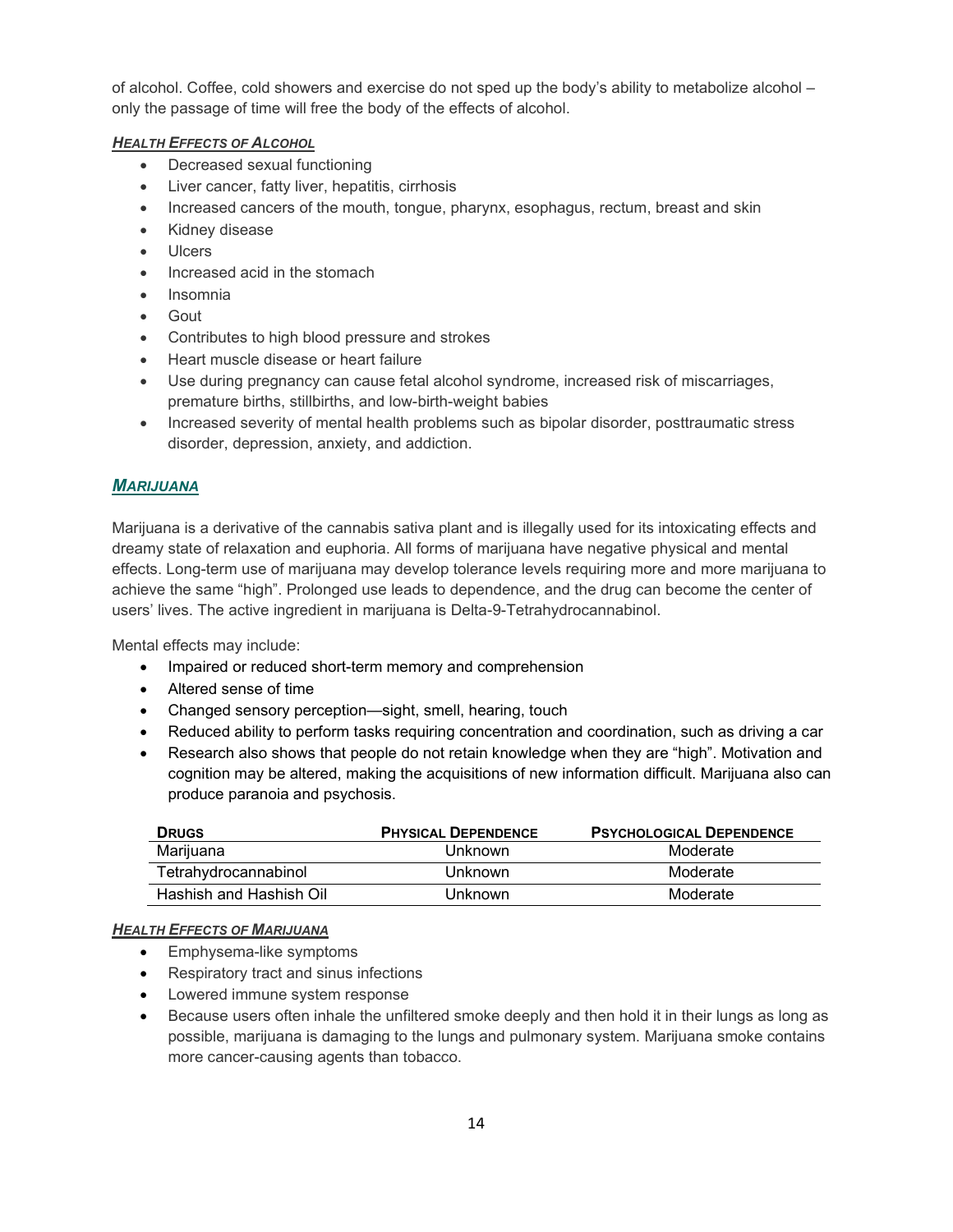# *NARCOTICS*

Narcotic analgesics are the most effective compounds used for pain relief. Narcotic analgesics include: Opium, Opiates (Morphine, Codeine, Percodan, Heroin and Dilaudid) and Opioids (synthetic substitutes such as Vicodin, Darvon, Demerol, and Methadone). Narcotics can be smoked or eaten (Opium), injected, taken orally or smoked (Morphine), inhaled, injected or smoked (Heroin). Opiates also are known as: Heroin, Smack, Horse, Brown Sugar, and Black Tar.

| <b>DRUGS</b>           | <b>PHYSICAL DEPENDENCE</b> | <b>PSYCHOLOGICAL DEPENDENCE</b> |
|------------------------|----------------------------|---------------------------------|
| Heroin                 | High                       | High                            |
| Morphine               | High                       | High                            |
| Codeine                | Moderate                   | Moderate                        |
| Hydrocodone            | High                       | High                            |
| Hydromorphone          | High                       | High                            |
| Oxycodone              | High                       | High                            |
| Methadone and LAAM     | High                       | High                            |
| Fentanyl and Analogues | High                       | High                            |
| <b>Other Narcotics</b> | High-Low                   | High-Low                        |

#### *HEALTH EFFECTS OF NARCOTICS*

- Easy addiction
- Addiction in pregnant women can lead to premature, stillborn or addicted infants who experience severe withdrawal symptoms
- Reduced sex drive
- Scarring ("tracks") along veins and collapsed veins from repeated injections
- Irregular blood pressure, slow and irregular heartbeat (arrhythmia)
- Hepatitis, Aids, and other infections from unsanitary injection
- Stroke or heart attack caused by blood clots resulting from insoluble additives
- Respiratory paralysis, coma, and death from accidental overdose.

#### *STIMULANTS*

| <b>DRUGS</b>                | <b>PHYSICAL DEPENDENCE</b> | <b>PSYCHOLOGICAL DEPENDENCE</b> |
|-----------------------------|----------------------------|---------------------------------|
| COCAINE                     | Possible                   | High                            |
| Amphetamine/Methamphetamine | Possible                   | High                            |
| Methylphenidate             | Possible                   | High                            |
| <b>Other Stimulants</b>     | Possible                   | High                            |

Stimulants are drugs that stimulate the central nervous system and excite bodily activity. Methamphetamine is one of the fastest growing drugs of abuse. These drugs create less intense and less expensive cocaine-like effects in the body. Persons who use large amounts of amphetamines over a long period of time can develop an amphetamine psychosis that includes hallucinations, delusions and paranoia. These symptoms usually disappear when the rug use ceases. Amphetamines can be swallowed in pills or capsules, smoked as "crank" and "ice" or injected. An amphetamine injection creates a sudden increase in blood pressure that can result in stroke, very high fever or heart failure.

#### *HEALTH EFFECTS OF STIMULANTS*

- Increased heart and respiratory rates, rapid or irregular heartbeat
- Elevated blood pressure
- **Sweating**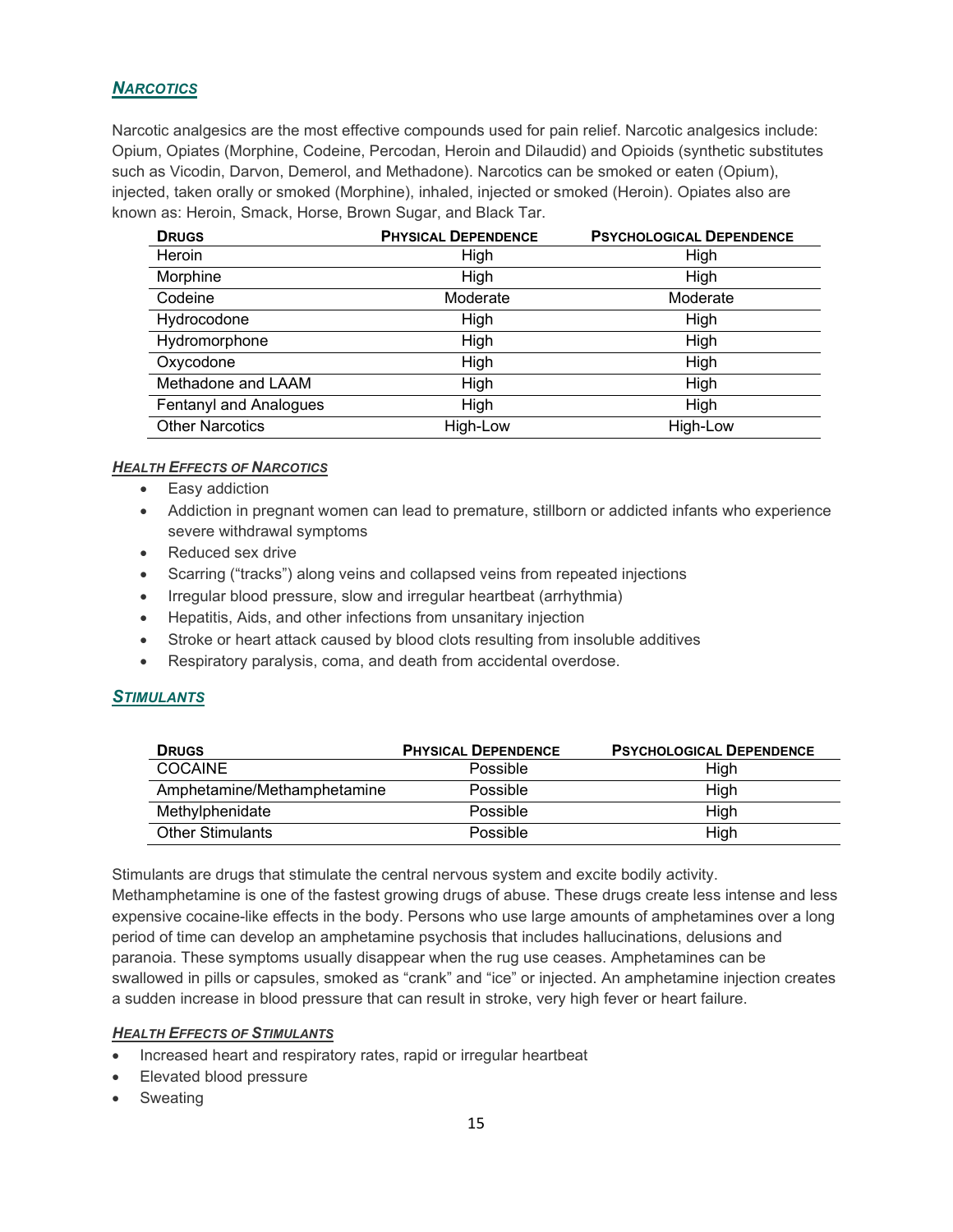- **Headaches**
- Blurred vision, dizziness, tremors
- Sleeplessness and anxiety
- Poor coordination
- Physical collapse
- Physical exertion while using stimulants can be dangerous because of the drugs' effects on the body's temperature-regulating and cardiovascular systems and can cause death in otherwise healthy young athletes.

Cocaine is the most potent stimulant of organic origin and the most widely used of the stimulants. Although cocaine has been used in the past as a topical anesthetic, its therapeutic use has almost been eliminated due to the development of safer anesthetics. Cocaine is a powerfully addictive drug leading to physical and psychological dependence. Cocaine powder is sniffed or snorted. Occasional use can cause a stuffy or runny nose, while chronic use can ulcerate the mucous membrane of the nose. Cocaine powder can also be injected into the bloodstream when it is mixed with water. Preparation of freebase, which involves the use of volatile solvents, can result in death or injury from fire or explosion. Inhalation of cocaine fumes from freebasing produces effects that are very fast in onset, very intense and momentary in duration. Crack cocaine that is processed into tiny chips having the appearance of slivers of soap. Crack has become a very popular form of cocaine, since it is inexpensive and relatively easy to use. It is smoked in a pipe or rolled with tobacco in a cigarette.

#### *HEALTH EFFECTS OF COCAINE*

- Dilated pupils
- Elevated blood pressure, respiratory rate, heart rate, and temperature
- Death by cardiac arrest or respiratory failure

#### *DEPRESSANTS*

A depressant is a drug that depresses the central nervous system, resulting in sedation and a decrease in bodily activity. Depressants, taken as prescribed by physicians, can be beneficial for the relief of anxiety, irritability, stress and tension. The main classes of medical depressants are Barbiturates and benzodiazepines. When regular users suddenly stop taking large doses, they can develop withdrawal symptoms ranging from restlessness, insomnia and anxiety to convulsions and death. Babies born to mothers who abuse depressants during pregnancy may be physically dependent on the drugs and show withdrawal symptoms shortly after they are born. Birth defect and behavioral problems also may result. Depressants are known as: Barbiturates, downers and tranquilizers, such as Valium, Librium, Equanil, Serax, Tranxene, and Zanax.

The effects of depressants are in many ways similar to the effects of alcohol. Small amounts can produce calmness and relaxed muscles, but somewhat larger doses can cause:

- Slurred speech
- Staggered walk
- Altered perception
- Mental clouding and drowsiness
- Respiratory depression
- Coma and death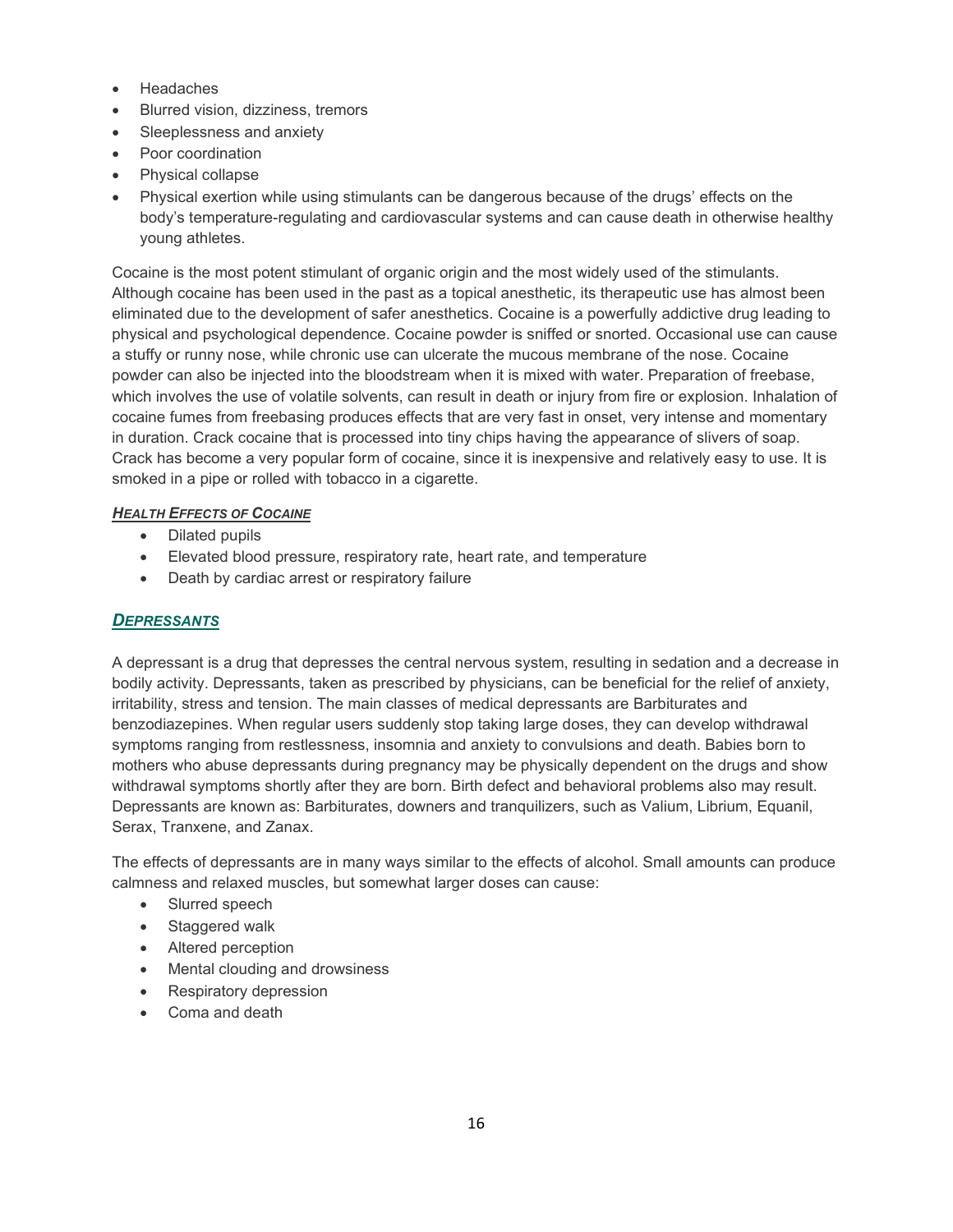| <b>DRUGS</b>             | <b>PHYSICAL DEPENDENCE</b> | <b>PSYCHOLOGICAL DEPENDENCE</b> |
|--------------------------|----------------------------|---------------------------------|
| Chloral Hydrate          | Moderate                   | Moderate                        |
| <b>Barbiturates</b>      | High-Moderate              | High-Moderate                   |
| Benzodiazepines          | Low                        | Low                             |
| Glutethimide             | High                       | Moderate                        |
| <b>Other Depressants</b> | Moderate                   | Moderate                        |

#### *HEALTH EFFECTS OF DEPRESSANTS*

- Physical and psychological dependence
- Tolerance to the drug, leading the user to increase the quantity consumed

#### *HALLUCINOGENS*

Hallucinogenic drugs distort the senses and often produce hallucinations—experiences that depart from reality. Some negative health effects may last six months to a year following prolonged daily use. Phencyclidine (PCP) interrupts the function of the neurocortex, the section of the brain that controls the intellect and keeps instincts in check, because the drug blocks pain receptors. Violent PCP episodes may result in self-inflicted injuries. Lysergic acid (LSD), Mescaline and Psilocybin also are hallucinogens that cause illusions and hallucinations. It is common to have a bad psychological reaction to LSD, Mescaline and Psilocybin. The user may experience panic, confusion, suspicion, anxiety and loss of control. Delayed effects or flashbacks can occur even after use has ceased.

| <b>DRUGS</b>                | <b>PHYSICAL DEPENDENCE</b> | <b>PSYCHOLOGICAL DEPENDENCE</b> |
|-----------------------------|----------------------------|---------------------------------|
| LSD                         | None                       | Unknown                         |
| Mescaline/Peyote            | None                       | Unknown                         |
| <b>Amphetamine Variants</b> | Unknown                    | Unknown                         |
| Phencyclidines/ Analogues   | Unknown                    | High                            |
| <b>Other Hallucinogens</b>  | None                       | Unknown                         |

#### *HEALTH EFFECTS OF HALLUCINOGENS*

- Impaired concentration, confusion and agitation
- Increased heart rate, blood pressure and temperature
- Sleeplessness
- Loss of appetite
- Persistent memory problems
- Speech difficulty
- Mood disorders, such as depression, anxiety and violent behavior
- Paranoid and violent behavior
- **Hallucinations**
- Convulsions and coma
- Heart and lung failure

#### *INHALANTS*

Inhalants are mood-altering substances that are voluntarily inhaled. Most substances used are commercial and household products, such as solvents and aerosols, which are easily obtained and are not harmful, if used for the purpose intended and as directed. Because they are common products, inhalants often are a young person's first attempt at "getting high". Inhalants can severely impair judgment and driving ability. They also cause severe disorientation, visual distortion and confusion.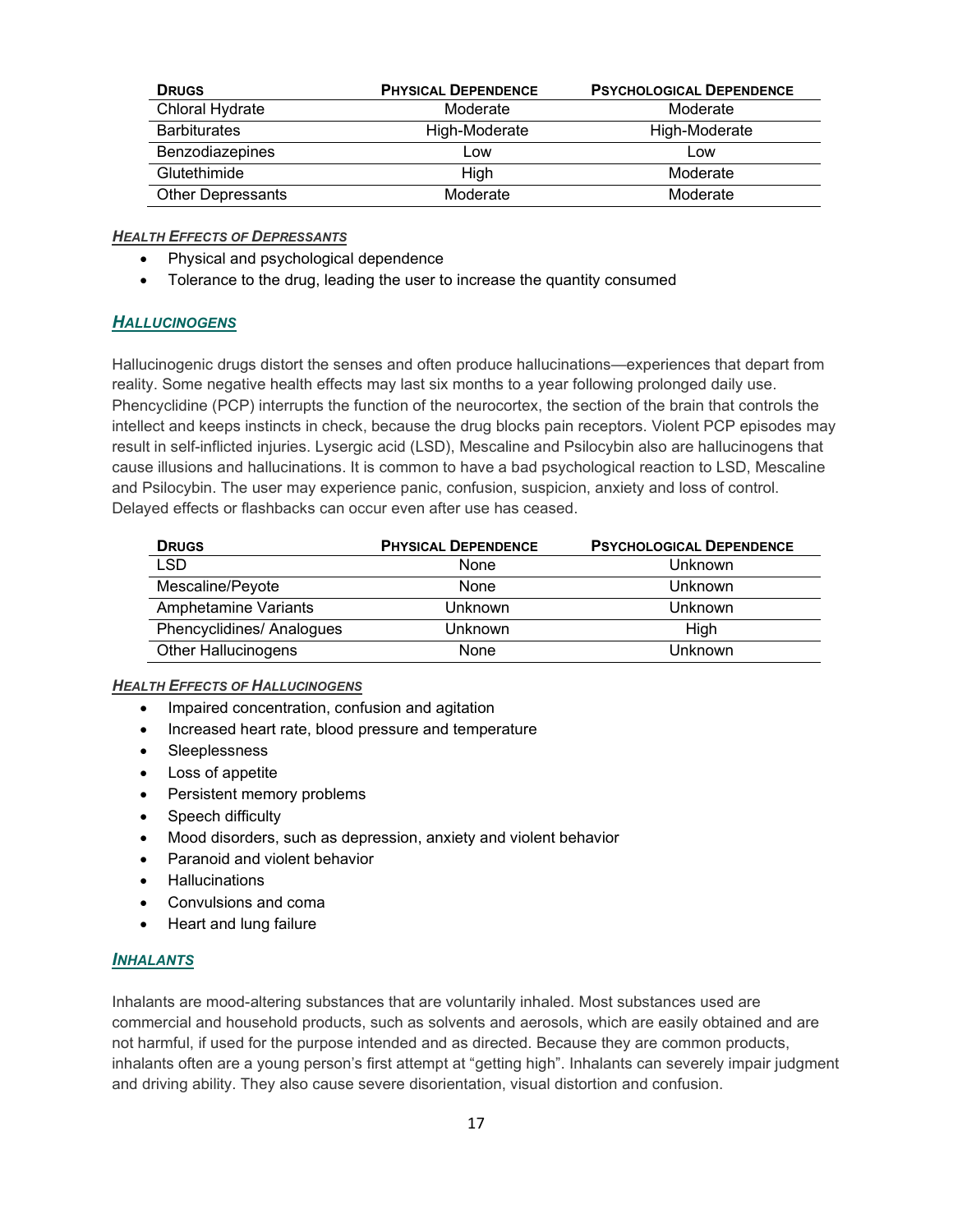There is evidence that tolerance to the effects of inhalants develops with continued use so, users need to increase use to obtain the same high/ Studies have shown that dependence on inhalants continues even when the user goes on to use other drugs. Inhalants include: Nitrous Oxide, laughing gas, propellant aerosol cans, Amyl Nitrite, popper, snappers in ampoules, Butyl Nitrite, rush, bullet, climax, aerosol sprays, aerosol paint cans, containers of cleaning fluid, gasoline, glue and paint thinner.

Inhaling solvents allows the substance to reach the blood stream very quickly. Deeply inhaling the vapors, or using large amounts over a short time, may result in disorientation, violent behavior, unconsciousness or death. High concentrations of inhalants can cause suffocation by displacing the oxygen in the lungs or depressing the central nervous system to the point that breathing stops.

#### *HEALTH EFFECTS OF INHALANTS*

- Decreased heart and respiratory rates, rapid pulse
- Involuntary passing of urine and feces
- Hepatitis
- Debilitating effects and possibly permanent damage to the central nervous system, including brain damage
- Weight loss
- Fatigue
- Electrolyte imbalance
- Muscle fatigue

#### *DESIGNER DRUGS*

Illegal drugs are defined in terms of their chemical formulas, but underground chemists can modify the molecular structure of certain illegal drugs to produce analogs known as designer drugs, which do not meet these definitions. These drugs can be several hundred times stronger than the drugs they are designed to imitate.

Many so-called designer drugs are related to amphetamines and have mild stimulant properties but are mostly euphoriants. They can produce severe neurochemical damage to the brain. The narcotic analogs can cause symptoms such as those seen in Parkinson's disease, including uncontrollable tremors, drooling, impaired speech, paralysis and irreversible brain damage. Analogs of amphetamines and methamphetamines cause nausea, blurred vision, chills or sweating and faintness.

Psychological effects include anxiety, depression and paranoia. As little as one dose can cause brain damage, and the designer drugs still cause illusions, hallucinations and impaired perception. Some designer drugs are: Synthetic Heroin White, MPTP (New Heroin), analogs of MDMA (Ecstasy, XTC, Essence), hallucinogens (STP, PMA, EVE) and analogs of PCP.

#### *HEALTH EFFECTS OF ECSTASY*

- Short term: *(These effects occur during use and can continue even weeks after use.)*
	- o Confusion
	- o Depression
	- o Sleep Problems
	- o Craving
	- o Severe anxiety and paranoia.
- Long term:
	- o Memory loss
	- $\circ$  Depleted serotonin, a brain chemical which regulates mood, sleeping and eating habits, as well as thinking and behavior processes, sexual function and sensitivity to pain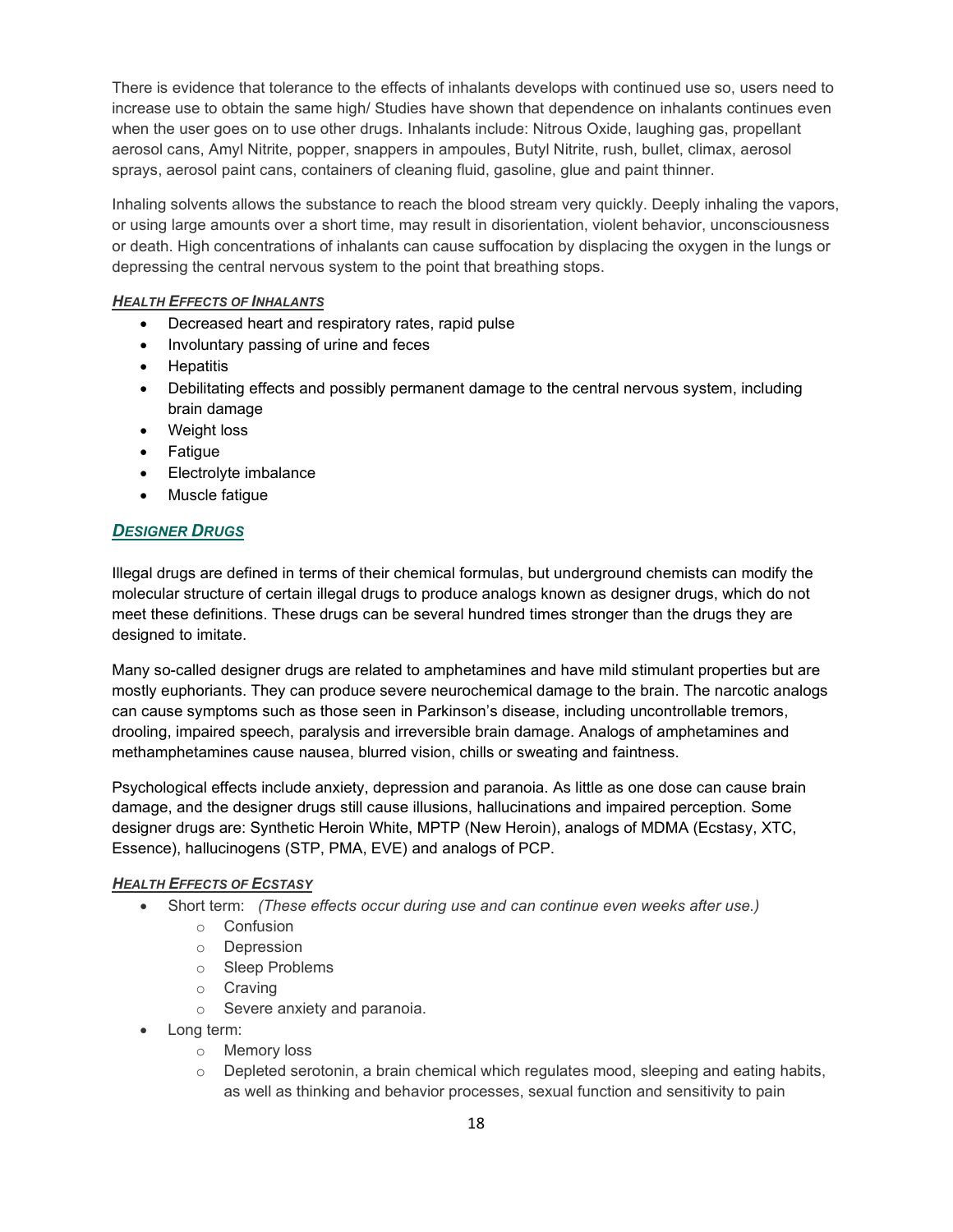# **SUMMARY OF HEALTH RISKS**

| <b>DRUGS/CSA</b><br><b>SCHEDULES</b>        | <b>TRADE OR</b><br><b>OTHER NAMES</b>                                                                                                                | <b>MEDICAL</b><br><b>USES</b>                                                                  | <b>DEPENDENCE</b><br><b>PHYSICAL</b> | <b>PSYCHOLOGICAL</b> | <b>TOLERANCE</b> | <b>DURATION</b><br>(HOURS) | <b>USUAL</b><br><b>METHODS OF</b><br><b>ADMINISTRATION</b> | <b>POSSIBLE</b><br><b>EFFECTS</b>                                                                                               | <b>EFFECTS OF</b><br><b>OVERDOSE</b>      | <b>WITHDRAWAL</b><br><b>SYNDROME</b>                                    |
|---------------------------------------------|------------------------------------------------------------------------------------------------------------------------------------------------------|------------------------------------------------------------------------------------------------|--------------------------------------|----------------------|------------------|----------------------------|------------------------------------------------------------|---------------------------------------------------------------------------------------------------------------------------------|-------------------------------------------|-------------------------------------------------------------------------|
| <b>NARCOTICS</b><br>Opium/II, III, V        | Dover's Powder.<br>Paregoric,<br>Parepectolin                                                                                                        | Analgesic,<br>antidiarrheal                                                                    | High                                 | High                 | Yes              | $3-6$                      | Oral, smoked                                               |                                                                                                                                 |                                           |                                                                         |
| Morphine/II, III                            | Morphine, MS-<br>Contin, Roxanol,<br>Roxanol-SR,<br>Pectoral Syrup                                                                                   | Analgesic,<br>antitussive                                                                      | High                                 | High                 | Yes              | $3-6$                      | Oral, smoked,<br>injected                                  |                                                                                                                                 |                                           |                                                                         |
| Codeine/II, III, V                          | Tylenol w/codeine,<br>Empirin w/codeine,<br>Robitussan A-C,<br>Florinal w/codeine                                                                    | Analgesic,<br>antitussive                                                                      | Moderate                             | Moderate             | Yes              | $3-6$                      | Oral, injected                                             | Euphoria,                                                                                                                       | Slow and                                  | Watery eyes,<br>runny nose,<br>yawning,                                 |
| Heroin/i                                    | Diacetyl-morphine,<br>Horse, Smack                                                                                                                   | Under<br>Investigation                                                                         | High                                 | High                 | Yes              | $3-6$                      | Injected,<br>sniffed, smoked                               | drowsiness                                                                                                                      | shallow<br>breathing,                     | loss of<br>appetite,                                                    |
| Hydromorphone/                              | Dilaudid                                                                                                                                             | Analgesic                                                                                      | High                                 | High                 | Yes              | $3-6$                      | Oral, injected                                             | respiratory<br>depression,                                                                                                      | clammy skin,<br>convulsions.              | irritability,<br>tremors,                                               |
| Meperidine<br>(Pethidine)/II                | Demerol,<br>Mepergan, Pethadol                                                                                                                       | Analgesic                                                                                      | High                                 | High                 | Yes              | $3-6$                      | Oral, injected                                             | constricted<br>pupils,<br>nausea                                                                                                | coma,<br>possible<br>death                | panic,<br>cramps,<br>nausea,                                            |
| Methadone/II                                | Dolopine,<br>Methadone,<br>Methadose                                                                                                                 | Analgesic                                                                                      | High                                 | High                 | Yes              | 12-24                      | Oral, injected                                             |                                                                                                                                 |                                           | chills and<br>sweating                                                  |
| Other Narcotics/<br>I, II, III, IV, V       | Numorphan,<br>Percodan, Percocet,<br>Tylox, Tussionex,<br>Fentanyl, Darvon,<br>Lomotil, Talwin,<br>LAAM, Leritine,<br>Levo-Dromoran                  | Analgesic,<br>antidiarrheal.<br>antitussive                                                    | High-Low                             | High-Low             | Yes              | Variable                   | Oral, injected                                             |                                                                                                                                 |                                           |                                                                         |
| <b>DEPRESSANTS</b><br>Chloral<br>Hydrate/IV | Noctec, Somnos                                                                                                                                       | Hypnotic                                                                                       | Moderate                             | Moderate             | Possible         | $5 - 8$                    | Oral                                                       |                                                                                                                                 |                                           |                                                                         |
| Barbiturates/II, III,<br>IV                 | Amytal, Butisol,<br>Florinal, Lotusate,<br>Nembutal, Seconal,<br>Tuinal,<br>Phenobarbital,<br>Amobarbital,<br>Phenoxbarbital,<br>Fecodarbital        | Anesthetic,<br>anticonvulsa<br>nt, sedative,<br>hypnotic,<br>veterinary<br>euthanasia<br>agent | High<br>Moderate                     | High<br>Moderate     | Yes              | $1 - 16$                   | Oral                                                       | Slurred<br>speech,                                                                                                              | Shallow<br>respiration,                   | Anxiety,                                                                |
| Benzodiazepines<br>/IV                      | Ativan, Dalmane,<br>Diazepam, Librium<br>Xanax, Serax,<br>Valium, Tranxexe,<br>Verstan, Versed,<br>Halcion, Paxipam,<br>REstoril, Axene,<br>Clonopin | Antianxiety,<br>anticonvulsa<br>nt, sedative,<br>hypnotic                                      | Low                                  | Low                  | Yes              | $4 - 8$                    | Oral                                                       | disorient-<br>dilated<br>ation,<br>drunken<br>behavior<br>pulse,<br>without<br>coma,<br>odor of<br>possible<br>alcohol<br>death | clammy skin,<br>pupils, weak<br>and rapid | insomnia,<br>tremors,<br>delirium,<br>convulsions,<br>possible<br>death |
| Methaqualone/I                              | Quaalude, Optimil,<br>Parest, Somnofax,<br>Sopur                                                                                                     | Sedative,<br>hypnotic                                                                          | High                                 | High                 | Yes              | $4 - 8$                    | Oral                                                       |                                                                                                                                 |                                           |                                                                         |
| Glutethimide/III                            | Doriden                                                                                                                                              | Sedative,<br>hypnotic                                                                          | High                                 | High                 | Yes              | $4 - 8$                    | Oral                                                       |                                                                                                                                 |                                           |                                                                         |
| Other<br>Depressants/II, IV                 | Equanil, Miltown,<br>Noludar, Placidyl,<br>Valmid                                                                                                    | Antianxiety,<br>sedative,<br>hypnotic                                                          | Moderate                             | Moderate             | Yes              | $4 - 8$                    | Oral                                                       |                                                                                                                                 |                                           |                                                                         |
| <b>STIMULANTS</b><br>Cocaine/II             | Coke, Flake, Snow,<br>Crack                                                                                                                          | Local<br>anesthetic                                                                            | Possible                             | High                 | Yes              | $1 - 2$                    | Sniffed,<br>smoked,<br>injected                            |                                                                                                                                 |                                           |                                                                         |
| Amphetamines/II                             | Biphetamine,<br>Delcobese,<br>Desoxyn,<br>Dexedrine, Obetrol,<br>Mediatric                                                                           | Attention<br>deficit<br>disorders,<br>narcolepsy,<br>weight<br>control,<br>hyperkinesis        | Possible                             | High                 | Yes              | $2 - 4$                    | Oral, injected                                             | Increased<br>alertness,<br>excitation,<br>euphoria,<br>increase                                                                 | Agitation,<br>increase in<br>body         | Apathy, long<br>periods of<br>sleep                                     |
| Phenmatrazine/II                            | Preludin                                                                                                                                             | Weight<br>control                                                                              | Possible                             | High                 | Yes              | $2 - 4$                    | Oral, injected                                             | pulse rate<br>and blood<br>pressure,<br>insomnia,<br>loss of<br>appetite                                                        | temperature,<br>hallucination,            | irritability,<br>depression,                                            |
| Methylphenidate/<br>Ш.                      | Ritalin                                                                                                                                              | Attention<br>deficit<br>disorders,<br>narcolepsy                                               | Possible                             | Moderate             | Yes              | $2 - 4$                    | Oral, injected                                             |                                                                                                                                 | convulsions,<br>possible<br>death         | disorient-<br>ation                                                     |
| Other<br>Stimulants/III, IV                 | Adipex, Cylert,<br>Didrex, Ionamin,<br>Melfiat, Plegine,<br>Sanorex, Tenuate,<br>Tepani, Prelu-2,                                                    | Weight<br>control                                                                              | Possible                             | High                 | Yes              | $2 - 4$                    | Oral, injected                                             |                                                                                                                                 |                                           |                                                                         |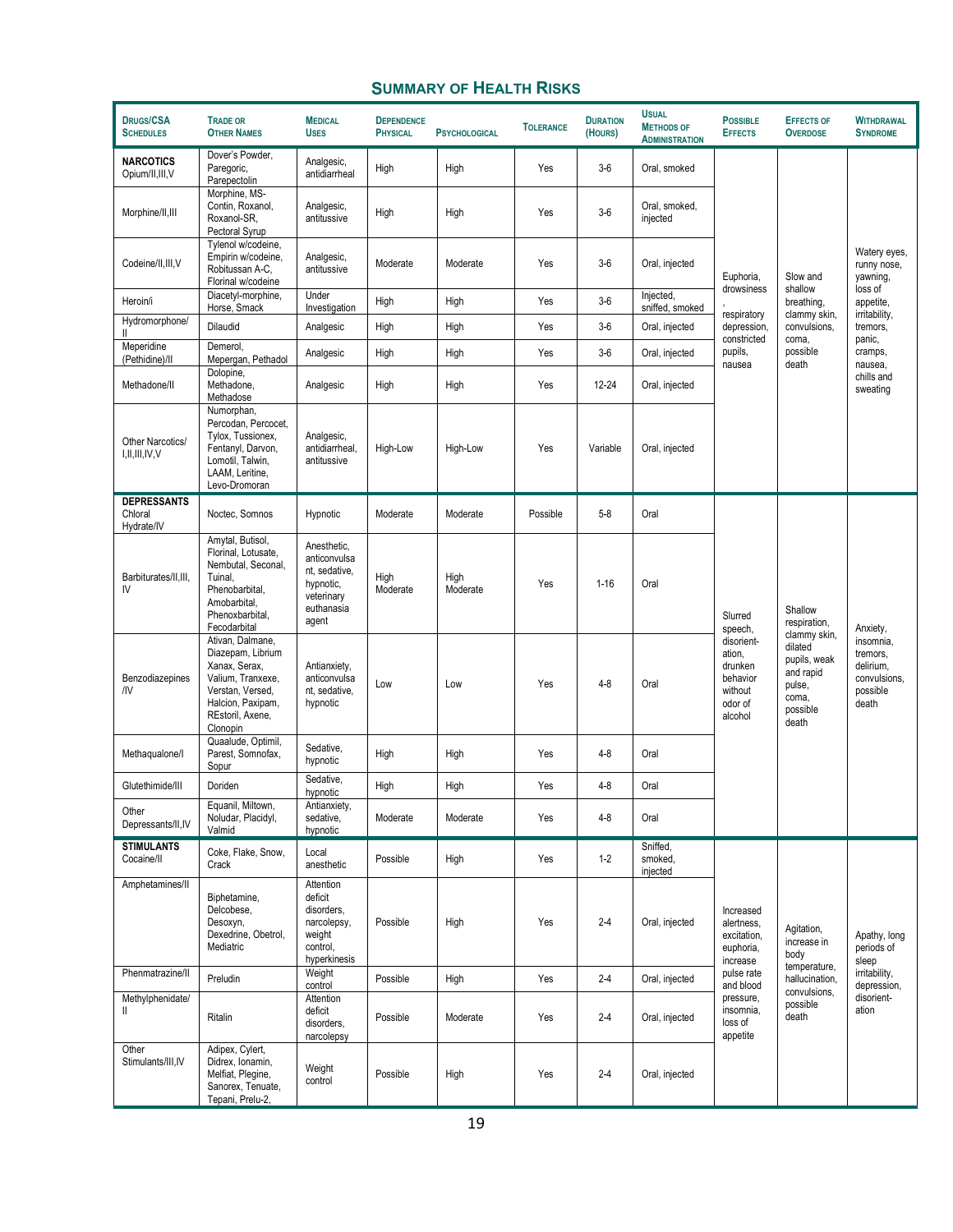| <b>DRUGS/CSA</b><br><b>SCHEDULES</b>         | <b>TRADE OR</b><br><b>OTHER NAMES</b>                                      | <b>MEDICAL</b><br><b>USES</b>                                 | <b>DEPENDENCE</b><br><b>PHYSICAL</b> | <b>PSYCHOLOGICAL</b> | <b>TOLERANCE</b> | <b>DURATION</b><br>(HOURS) | <b>USUAL</b><br><b>METHODS OF</b><br><b>ADMINISTRATION</b> | <b>POSSIBLE</b><br><b>EFFECTS</b>                                    | <b>EFFECTS OF</b><br><b>OVERDOSE</b>                                                                                                                 | <b>WITHDRAWAL</b><br><b>SYNDROME</b>                                                                   |
|----------------------------------------------|----------------------------------------------------------------------------|---------------------------------------------------------------|--------------------------------------|----------------------|------------------|----------------------------|------------------------------------------------------------|----------------------------------------------------------------------|------------------------------------------------------------------------------------------------------------------------------------------------------|--------------------------------------------------------------------------------------------------------|
|                                              | Bacarate, Presate,<br>Voranil                                              |                                                               |                                      |                      |                  |                            |                                                            |                                                                      |                                                                                                                                                      |                                                                                                        |
| <b>HALLUCINOGENS</b><br>LSD/I                | Acid. Microdot.<br>Breen/Red Dragon                                        | None                                                          | None                                 | Unknown              | Yes              | $8 - 12$                   | Oral                                                       | <b>Illusions</b><br>and                                              |                                                                                                                                                      | Withdrawal                                                                                             |
| Mescaline &<br>Peyote/I                      | Mexc, Buttons,<br>Cactus, Mesc, Mex,<br>Mexo                               | None                                                          | None                                 | Unknown              | Yes              | $8 - 12$                   | Oral                                                       | hallucina-<br>tions, poor<br>perception                              |                                                                                                                                                      |                                                                                                        |
| Amphetamine<br>Variants/I                    | 2.5-DMA, PMA,<br>STP. MDA. MDMA.<br>TMA, DOM, DOB                          | None                                                          | Unknown                              | Unknown              | Yes              | Variable                   | Oral, injected                                             | of time and<br>distance,<br>violent                                  | Longer and<br>more intense<br>"trip"<br>episodes.<br>psychosis.<br>possible<br>death                                                                 |                                                                                                        |
| Phencyclidine/II                             | PCP, Angel Dust,<br>Hog, Love Boat                                         | Vet<br>anesthetic                                             | Unknown                              | High                 | Yes              | Days                       | Smoked, oral,<br>injected                                  | behavior,<br>anxiety;                                                |                                                                                                                                                      | syndrome<br>not reported                                                                               |
| Phencyclidine<br>Analogues/I                 | PCE, PCPy, TCP                                                             | None                                                          | Unknown                              | High                 | <b>Yes</b>       | Days                       | Smoked, oral,<br>injected                                  | Large<br>doses                                                       |                                                                                                                                                      |                                                                                                        |
| Other<br>Hallucinagens/I                     | Bufotenine.<br>Ibogaine, DMT.<br>DET, Psilocybin,<br>Psilocyn              | None                                                          | None                                 | Unknown              | Possible         | Variable                   | Smoked, oral,<br>injected, sniffed                         | could result<br>in convul-<br>sions, heart<br>and lung<br>failure    |                                                                                                                                                      |                                                                                                        |
| <b>CANNABIS</b><br>Marijuana/I               | Pot, Acapulco Gold,<br>Grass. Reefer.<br>Sinsemilla, Thai<br><b>Sticks</b> | Under<br>Investigation                                        | Unknown                              | Moderate             | Yes              | $2 - 4$                    | Smoked, oral                                               | Euphoria,<br>relaxed                                                 | Fatigue,<br>paranoia,<br>possible<br>psychosis                                                                                                       | Insomnia.<br>hyperactivity,                                                                            |
| Tetrahydracanna<br>binol/l.ll                | THC. Marinol                                                               | Cancer<br>chemo-<br>therapy, anti-<br>nauseant.<br>anesthetic | Unknown                              | Moderate             | Yes              | $2 - 4$                    | Smoked, oral                                               | inhibitions.<br>increased<br>appetite.<br>disoriented<br>behavior    |                                                                                                                                                      | and<br>decreased<br>appetite<br>occasionally<br>reported                                               |
| Hashish/I                                    | Hash                                                                       | None                                                          | Unknown                              | Moderate             | Yes              | $2 - 4$                    | Smoked, oral                                               |                                                                      |                                                                                                                                                      |                                                                                                        |
| Hashish Oil/I                                | Hash Oil                                                                   | None                                                          | Unknown                              | Moderate             | Yes              | $2 - 4$                    | Smoked, oral                                               |                                                                      |                                                                                                                                                      |                                                                                                        |
| <b>ALCOHOL</b><br>Ethyl, Alcohol,<br>Ethanol |                                                                            | None                                                          | Possible                             | Possible             |                  | $1 - 4$                    | Oral                                                       | Intoxicat-<br>ion.<br>sensory<br>alteration,<br>anxiety<br>reduction | Staggering,<br>odor of<br>alcohol on<br>breath, loss<br>of<br>coordination,<br>slurred<br>speech,<br>dilated<br>pupils, nerve<br>and liver<br>damage | Sweating,<br>tremors.<br>altered<br>perception,<br>psychosis.<br>fear, auditory<br>hallucina-<br>tions |

# **AVAILABLE RESOURCES FOR STUDENTS / EMPLOYEES EXPERIENCING PROBLEMS WITH DRUGS AND/OR ALCOHOL**

- Alcohol and Drug Abuse Helpline, 1-800-ALCOHOL
- Al-Anon / Alateen, 1-888-4Al Anon
- Alcoholics Anonymous (AA), (757) 595-1212 or [www.aa.org](http://www.aa.org/)
- National Council on Alcoholism and Drug Dependence, 1-800-622-2255
- National Drug Treatment Referral Routing Service, 1-800-662-HELP
- Narcotics Anonymous (NA) 818-773-9999 or [www.na.org](http://www.na.org/)
- National Institute on Drug Abuse, 1-800-662-HELP

## **STATE AND FEDERAL DRUG TRAFFICKING AND ALCOHOL PENALTIES**

#### **Virginia Penalties**

*July 13, 2021: Although marijuana is still illegal under federal law, in Virginia, the recreational use of marijuana is legal to possess up to 1 ounce or 4 mature plants per household. Virginia also allows for the*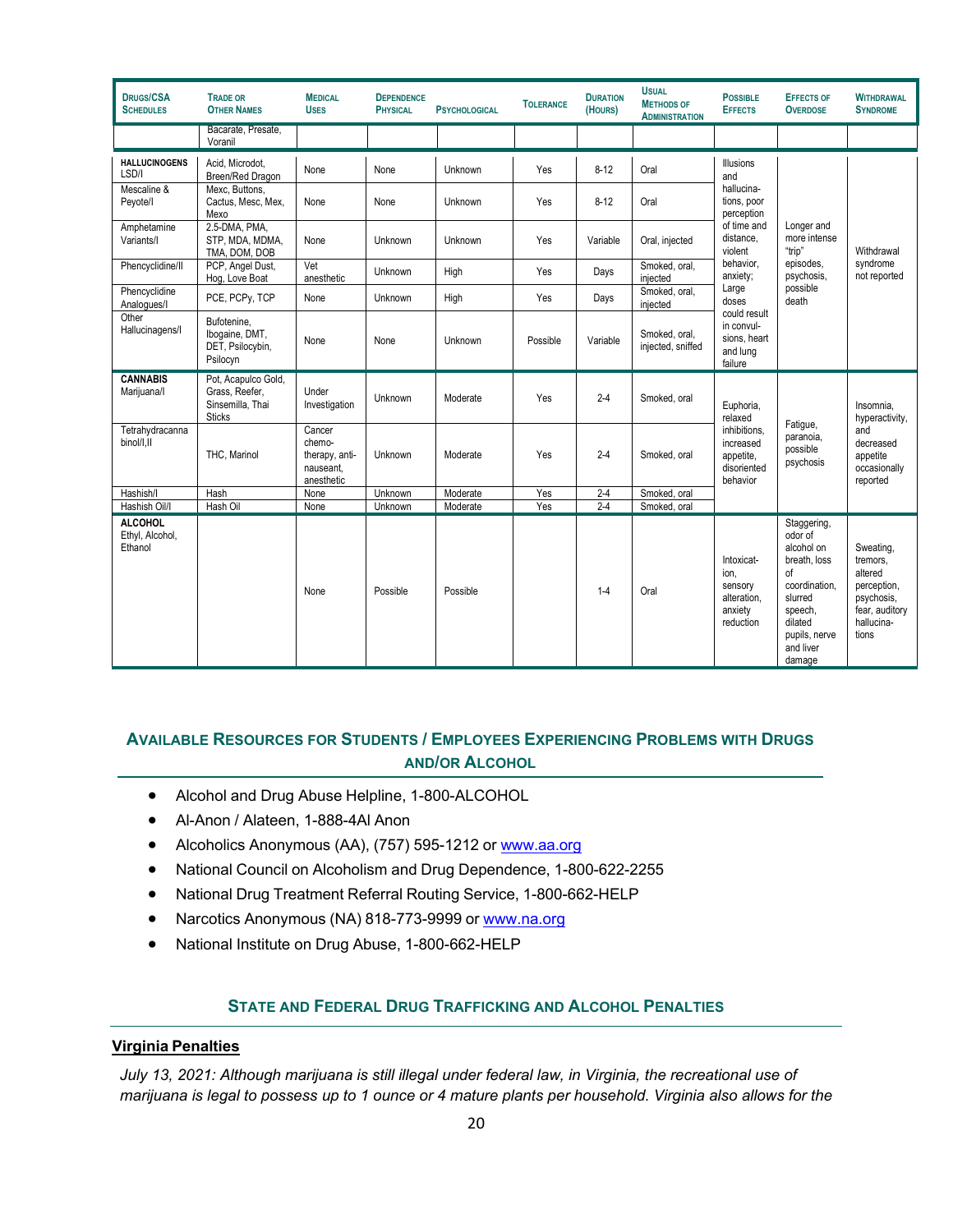*limited use of CBD oil. For medical use, it's illegal for anyone to intentionally or knowingly possess more than 1 ounce of marijuana unless it was obtained based on a valid prescription. A written certification that a patient can use CBD oil doesn't necessarily protect them from arrest but can be sued as an affirmative defense in prosecution. Of note, when marijuana is found on the property or in a vehicle, there is no presumption that the owner or occupant knowingly or intentionally possessed it.*

### **According to the Code of Virginia § 18.2-247, 18.2-248.1, 18.2-250.1, 18.2-251.1:**

- First-time possession of over 1 oz of marijuana is a civil infraction. Any subsequent conviction is a Class 1 misdemeanor punishable by up to 12 months in jail and/or a fine of up to %2,500.
- The charges and penalties for the sale, distribution, or intent to sell or distribute marijuana are as follows:
	- $\circ$  Over 1 oz of marijuana is a Class 1 misdemeanor punishable by up to 12 months in jail and/or a fine of up to \$2,500;
	- $\circ$  More than 1 oz but 5 pounds or less is a Class 5 felony punishable by 1 to 10 years in prison OR upon the discretion of a judge or jury punishable as a Class 1 misdemeanor; and
	- $\circ$  More than 5 pounds is a felony punishable by 5 to 30 years in prison.
- Under The Drug Control Act, certain patients can be prescribed CBD oil but must have a written certification from their doctor to legally use CBD oil.
- Possession of a Schedule I or Schedule II controlled substance results in a Class 5 felony imprisonment of one to 10 years, or confinement in jail for up to 12 months and a fine of up to \$2,500, either or both.
- Possession of a Schedule III controlled substance results in a Class 1 misdemeanor confinement in jail for up to 12 months and a fine of up to \$2,500, either or both.
- Possession of Schedule IV controlled substance results in a Class 2 misdemeanor confinement in jail for up to six months and a fine of up to \$1,000, either or both.
- Possession of a Schedule V controlled Substance results in a Class 3 misdemeanor fine of up to \$500
- Possession of a Schedule VI controlled substance results in a Class 4 misdemeanor fine of up to \$25

#### **According to Code of Virginia §§§ 4.1-305 (c), 16.1-278.9 and 16.1-278.8:**

- It is illegal for anyone under 21 to possess any alcoholic beverage. Violators are guilty of a Class 1 misdemeanor and upon conviction, face a fine of up to \$2,500 and/or a year in jail and/or 50 hours of community service, and can lose their driver's license for up to a year. The court may also order substance abuse counseling and treatment.
- Use of false ID to obtain alcohol is a criminal offense. A penalty may include driver's license suspension through a judicial procedure.
- Furnishing alcohol to a minor may result in a fine of up to \$2,500 and/or up to 1 year in jail.

#### **Federal Trafficking Penalties**

| <b>SCHEDULE</b> | <b>SUBSTANCE/QUANTITY</b> | <b>PENALTY</b>           | <b>SUBSTANCE/QUANTITY</b>   | <b>PENALTY</b>                   |
|-----------------|---------------------------|--------------------------|-----------------------------|----------------------------------|
| Ш               | Cocaine                   | First Offense: Not       | Cocaine                     | First Offense: Not less than     |
|                 | 500-4999 grams mixture    | less than 5 yrs. And     | 5 kilograms or more mixture | 10 years and not more than       |
|                 | Cocaine Base              | not more than 40 yrs.    | Cocaine Base                | life. If death or serious bodily |
|                 | 28-279 grams mixture      | If death or serious      | 280 grams or more mixture   | injury, not less than 20 yrs or  |
| IV              | Fentanyl                  | bodily injury, not less  | Fentanvl                    | more than life. Fine of not      |
|                 | 40-399 grams mixture      | than 30 yrs. or more     | 400 grams or more mixture   | more than \$10 million if an     |
|                 | Fentanyl Analogue         | than life. Fine of not   | Fentanyl Analog             | individual, \$50 million if not  |
|                 | 10-99 grams mixture       | more than \$5 million if | 100 grams or more mixture   | an individual.                   |
|                 | Heroin                    | an individual, \$25      | Heroin                      |                                  |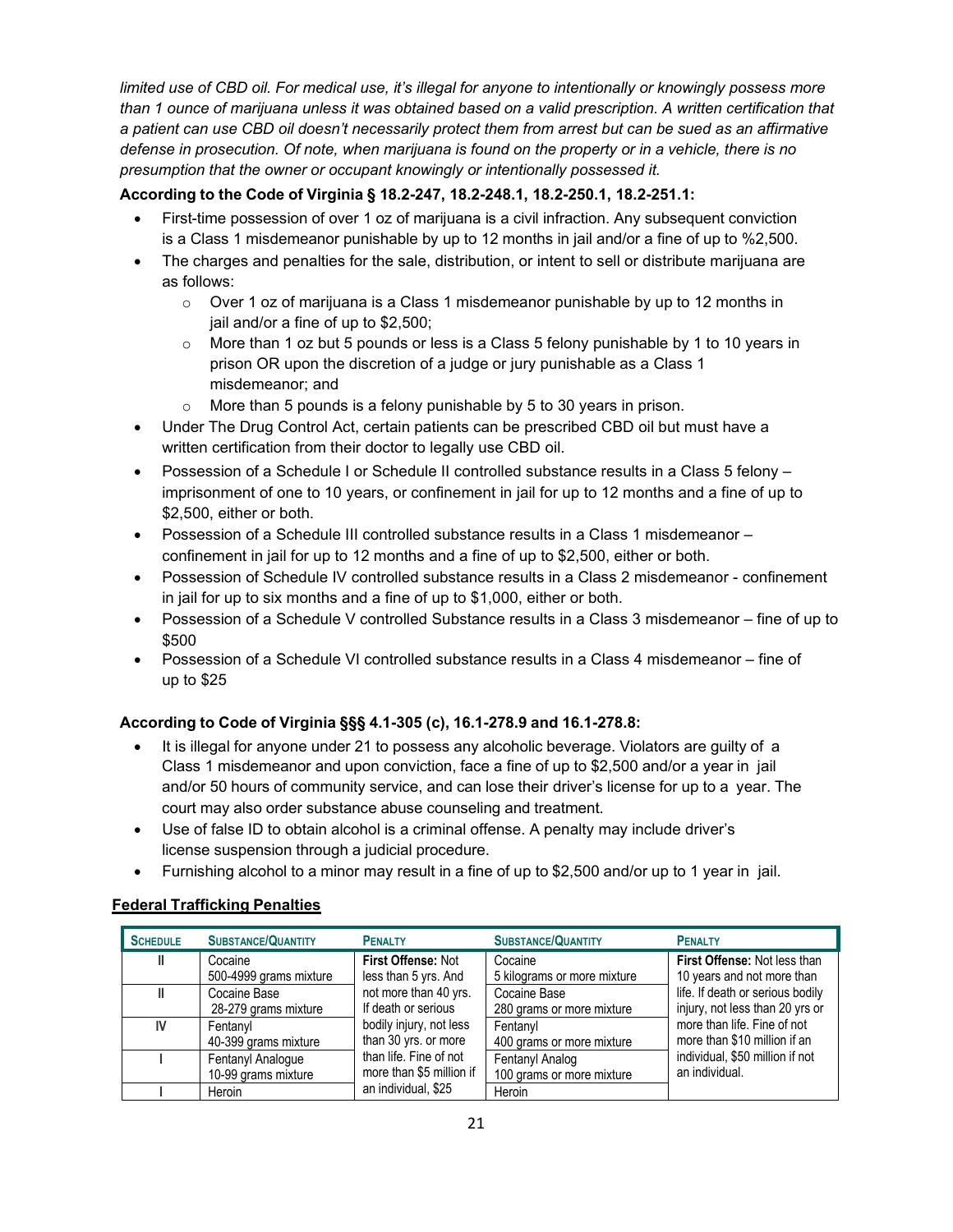| <b>SCHEDULE</b> | <b>SUBSTANCE/QUANTITY</b> | <b>PENALTY</b>             | <b>SUBSTANCE/QUANTITY</b>   | <b>PENALTY</b>                  |
|-----------------|---------------------------|----------------------------|-----------------------------|---------------------------------|
|                 | 100-999 grams mixture     | million if not an          | kilogram or more mixture    | Second Offense: Not less        |
|                 | <b>LSD</b>                | individual.                | <b>LSD</b>                  | than 20 years, and not more     |
|                 | 1-9 grams mixture         | <b>Second Offense: Not</b> | 10 grams or more mixture    | than life. If death or serious  |
|                 | Methamphetamine           | less than 20 yrs. and      | Methamphetamine50 grams or  | bodily injury, life             |
|                 | 5-49 grams pure or        | not more than life. If     | more pure or 500 grams or   | imprisonment. Fine of not       |
|                 | 50-499 grams mixture      | death or serious           | more mixture                | more than \$20 million if an    |
|                 | <b>PCP</b>                | bodily injury, life        | <b>PCP</b>                  | individual, \$75 million if not |
|                 | 10-99 grams pure or       | imprisonment. Fine of      | 100 grams or more pure or 1 | an individual.                  |
|                 | 100-999 grams mixture     | not more than \$8          | kilogram or more mixture    | 2 or More Prior Offenses:       |
|                 |                           | million if an individual,  |                             | Life imprisonment. Fine of not  |
|                 |                           | \$50 million if not an     |                             | more than \$20 million if an    |
|                 |                           | individual.                |                             | individual, \$75 million if not |
|                 |                           |                            |                             | an individual.                  |

| <b>SUBSTANCE/QUANTITY</b>                                                                                                                                                                                 | <b>PENALTY</b>                                                                                                                                                                                                                                                                                                                                                                                                                              |
|-----------------------------------------------------------------------------------------------------------------------------------------------------------------------------------------------------------|---------------------------------------------------------------------------------------------------------------------------------------------------------------------------------------------------------------------------------------------------------------------------------------------------------------------------------------------------------------------------------------------------------------------------------------------|
| Any amount of Other Schedule I & II<br>Substances<br>Any Drug Product Containing Gamma<br>Hydroxybutyric Acid<br>Flunitrazepam (Schedule IV) 1 gram                                                       | First Offense: Not more than 20 yrs. If death or serious bodily injury, not less than 20 yrs<br>or more than life. Fine \$1 million if an individual, \$5 million if not an individual.<br>Second Offense: Not more than 30 yrs. If death or serious bodily injury, life imprisonment.<br>Fine \$2 million if an individual, \$10 million if not an individual.                                                                             |
| Any Amount of Other Schedule III Drugs                                                                                                                                                                    | First Offense: Not more than 10 yrs. If death or serious bodily injury, not more than 15 yrs.<br>Fine not more than \$500,000 if an individual, \$2.5 million if not an individual.<br>Second Offense: Not more than 20 yrs. If death or serious bodily injury, not more than 30<br>yrs. Fine \$1 million if an individual, \$5 million if not an individual.                                                                               |
| Any Amount of all Other Schedule IV<br>Drugs (other than 1 gram or more of<br>Flunitrazepam)                                                                                                              | First Offense: Not more than 5 yrs. Fine not more than \$250,000 if an individual, \$1 million<br>if not an individual.<br>Second Offense: Not more than 10 yrs. Fine not more than \$500,000 if an individual, \$2<br>million if not an individual.                                                                                                                                                                                        |
| Any Amount of All Schedule V Drugs                                                                                                                                                                        | First Offense: Not more than 1 yrs. Fine not more than \$100,000 if an individual, \$250,000<br>if not an individual.<br>Second Offense: Not more than 4 yrs. Fine not more than \$200,000 if an individual,<br>\$500,000 if not an individual.                                                                                                                                                                                             |
| Marijuana<br>1,000 kilograms or more marijuana<br>mixture or 1,000 or more marijuana plants                                                                                                               | First Offense: Not more than 10 yrs. or more than life. If death or serious bodily injury, not<br>more than 20 yrs. or more than life. Fine not more than \$10 million if an individual, \$50<br>million if not an individual.<br>Second Offense: Not more than 20 yrs. or more than life. If death or serious bodily injury,<br>life imprisonment. Fine not more than \$20 million if an individual, \$75 million if not an<br>individual. |
| Marijuana<br>100-999 kilograms marijuana mixture or<br>100-000 marijuana plants                                                                                                                           | First Offense: Not more than 5 yrs. or more than 40 yrs. If death or serious bodily injury,<br>not more than 20 yrs. or more than life. Fine not more than \$5 million if an individual, \$25<br>million if not an individual.<br>Second Offense: Not more than 10 yrs. or more than life. If death or serious bodily injury,<br>life imprisonment. Fine not more than \$8 million if an individual, \$50 million if not an<br>individual.  |
| Marijuana 50-99 kilograms marijuana<br>mixture, or 50-99 marijuana plants<br>Hashish<br>More than 10 kilograms<br>Hashish Oil<br>More than 1 kilogram                                                     | First Offense: Not more than 20 yrs. If death or serious bodily injury, not more than 20 yrs.<br>or more than life. Fine \$1 million if an individual, \$5 million if not an individual.<br>Second Offense: Not more than 30 yrs. If death or serious bodily injury, life imprisonment.<br>Fine not more than \$2 million if an individual, \$10 million if not an individual.                                                              |
| Marijuana<br>Less than 50 kilograms marijuana (but<br>does not include 50 or more marijuana<br>plants regardless of weight)<br>1 to 49 marijuana plants<br>Hashish<br>10 kilograms or less<br>Hashish Oil | First Offense: Not more than 5 yrs. Fine \$250,000 if an individual, \$1 million if not an<br>individual.<br>Second Offense: Not more than 10 yrs. Fine not more than \$500,000 if an individual, \$2<br>million if not an individual.                                                                                                                                                                                                      |
| 1 kilogram or less                                                                                                                                                                                        |                                                                                                                                                                                                                                                                                                                                                                                                                                             |